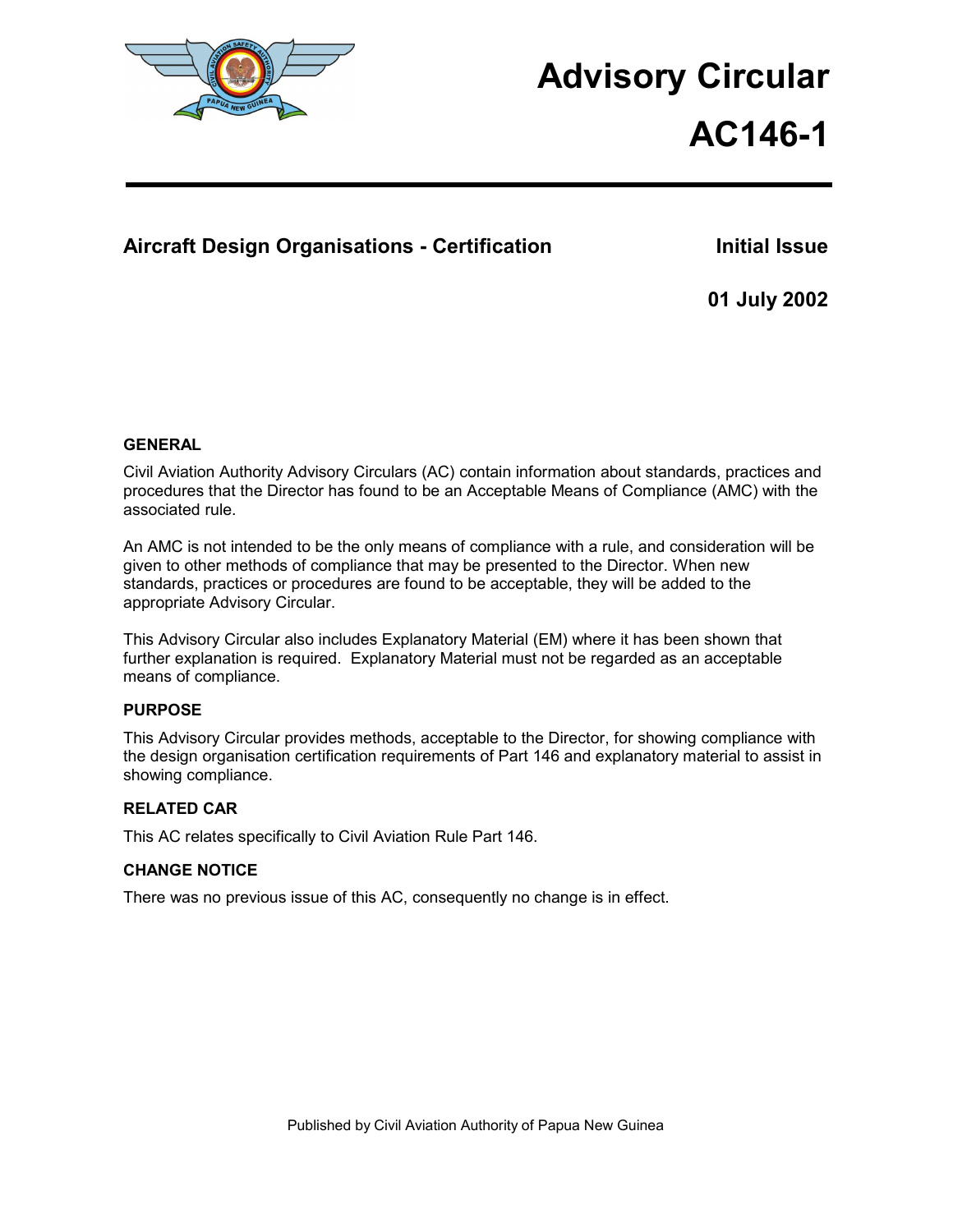# **Table of Contents**

| <b>Subpart A - General</b><br>2                 |                                                        |    |
|-------------------------------------------------|--------------------------------------------------------|----|
| EM 146.1                                        |                                                        |    |
| EM 146.3                                        |                                                        |    |
| EM 146.5                                        |                                                        |    |
| EM 146.7                                        |                                                        |    |
| EM 146.9                                        |                                                        |    |
| EM 146.11                                       |                                                        |    |
| EM 146.13                                       |                                                        |    |
| EM 146.15                                       |                                                        |    |
| EM 146.17                                       |                                                        |    |
|                                                 | Subpart B - Acceptance of Foreign Design Organisations | 4  |
| EM 146.51                                       |                                                        |    |
| EM 146.53                                       |                                                        |    |
|                                                 | <b>Subpart C - Certification Requirements</b>          | 6  |
| EM 146.101                                      |                                                        |    |
| EM 146.103                                      |                                                        |    |
| EM 146.105                                      |                                                        |    |
| EM 146.107                                      |                                                        |    |
| EM 146.109                                      |                                                        |    |
| EM 146.111                                      |                                                        |    |
| EM 146.113                                      |                                                        |    |
| EM 146.115                                      |                                                        |    |
| EM 146.117                                      |                                                        |    |
| EM 146.119                                      |                                                        |    |
| EM 146.121                                      |                                                        |    |
| <b>Subpart D - Operating Requirements</b><br>17 |                                                        |    |
|                                                 |                                                        |    |
|                                                 |                                                        |    |
|                                                 |                                                        |    |
|                                                 | Appendix A - Design approvals                          | 19 |
|                                                 |                                                        |    |
|                                                 |                                                        |    |
|                                                 |                                                        |    |
|                                                 |                                                        |    |
| Appendix B - Drawing system<br>24               |                                                        |    |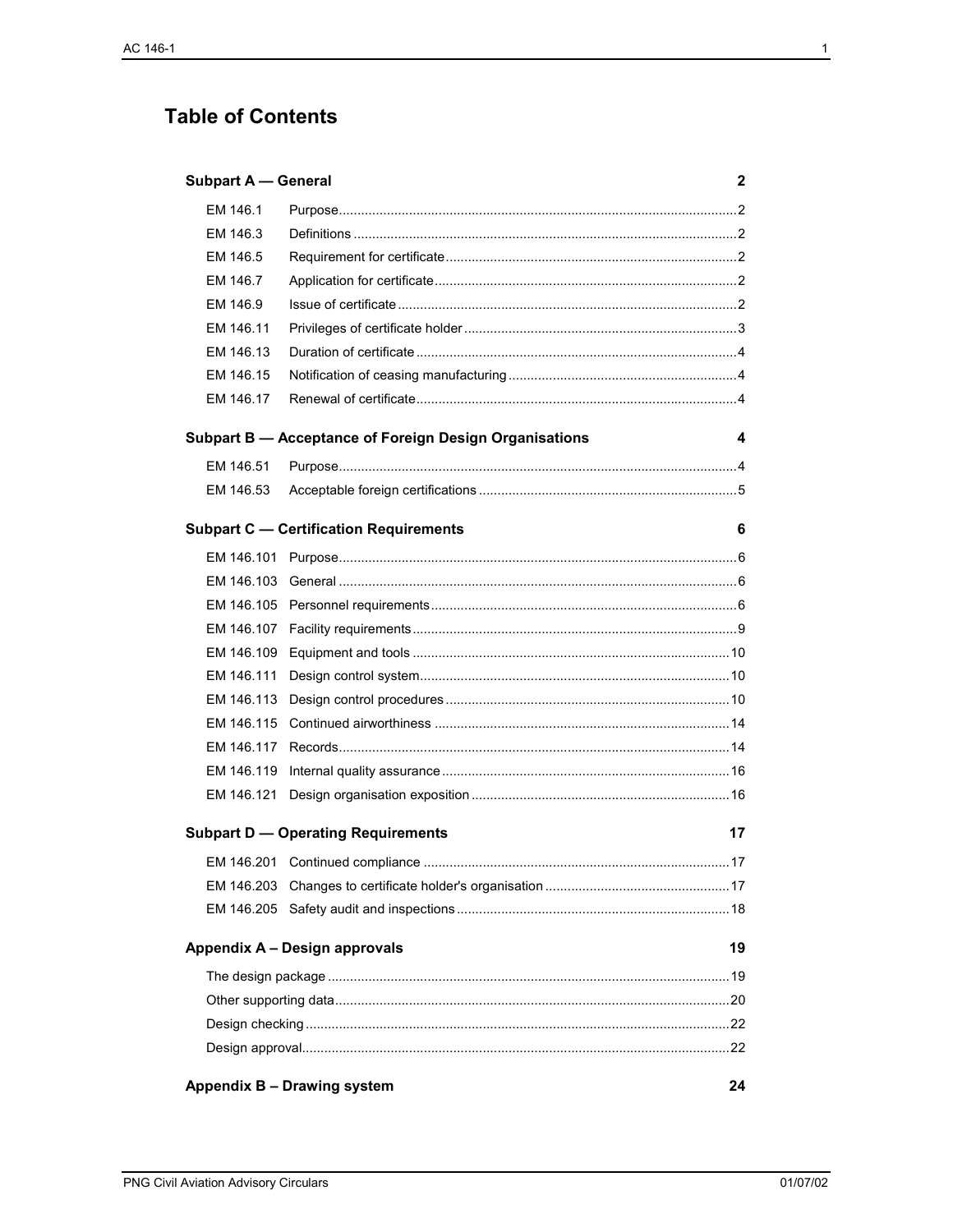# **Subpart A — General**

### **EM 146.1 Purpose**

The purpose of Part 146 is to prescribe the certification requirements for organisations wishing to conduct aircraft design activities in respect of aircraft registered, or to be registered, in PNG. Aircraft design activities in relation to this Part include designs and design changes for aircraft, engines, propellers, their components, and appliances.

Design organisations must have the capability to determine the compliance of designs with airworthiness requirements and design standards, e.g. FAR 23 and FAR 25, and employ, contract or engage professionally qualified engineers who can provide certifications for that compliance. To support its activities, a design organisation is required to have an exposition that includes a design assurance system, an internal quality assurance system, document and data control procedures and procedures for the exercise of any regulatory authorisations.

There is no such aeronautical design capability in PNG and therefore, organisations who undertake design work in respect of PNG registered aircraft are located offshore and undertake such work in accordance with approvals granted by other regulatory authorities.

Part 146 is therefore structured to accept or validate the design organisation approvals granted by Contracting States. Subpart B provides for the Director's acceptance of a design approval issued by a Contracting State on the basis of known equivalence. Subpart C provides for certification of a foreign design organisation where the standards for foreign certification are either unknown or are known to differ from PNG.

## **EM 146.3 Definitions**

The definitions shown in this rule are specific to Part 146. Definitions associated with more than one Part are contained in Part 1.

## **EM 146.5 Requirement for certificate**

This rule prohibits any design activity encompassed by the ratings detailed in 146.11 from being carried out unless that activity is conducted by an organisation certificated under Part 146.

## **EM 146.7 Application for certificate**

The application form CAA 146/01 must be completed in full and must identify the full extent of the intended activity. This information will be used in determining the ratings to be issued under 146.11 and the assessment and preparation of any limitations associated with the certificate.

Form CAA 146/01 can be obtained from the CAA Airworthiness Authority.

The applicant should submit the application not less than 90 days before the date of intended commencement of activity. For applicants that apply without giving 90 days notice the CAA may not be able to offer any confirmation that the organisation will be certificated in time to meet the applicant's deadline.

Applicant's should plan their certification programme in advance and early consultation with the CAA will ensure all issues are dealt with well before the planned start-up date. Having said this, the time involved for certification is dependent on the quality and completeness of the application and exposition.

## **EM 146.9 Issue of certificate**

There are several requirements to be met for the issue of the certificate. Primarily, the applicant must meet the requirements of Subpart B or Subpart C of the Part to be issued a certificate.

To be assessed as meeting the requirements of Subpart B, the applicant will need to provide a copy of the foreign design organisation's certificate and exposition, and details of the senior person's who will be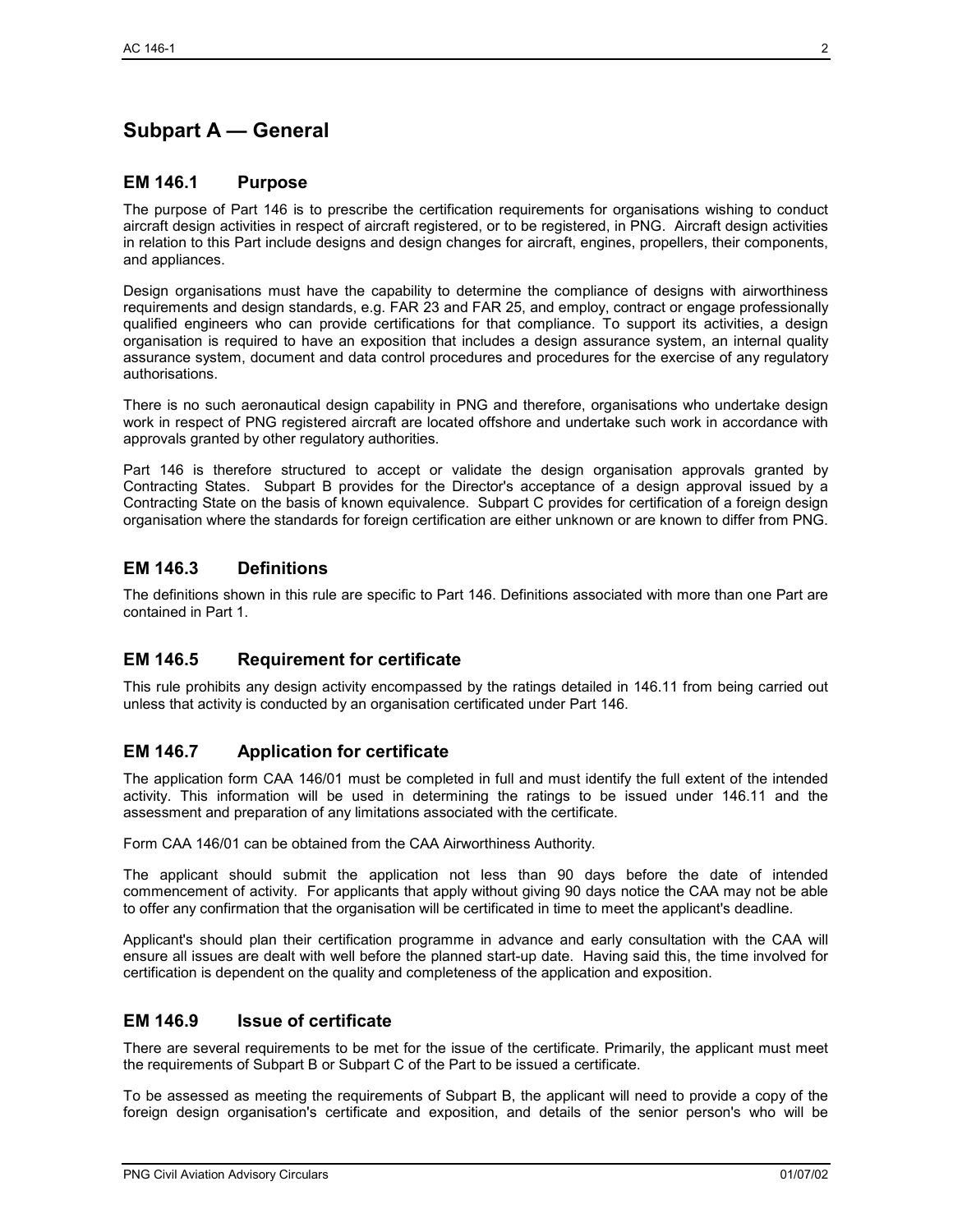responsible for liaison with the PNG CAA on design matters. The documentation will be assessed for acceptance and the suitability of the persons nominated for liaison with PNG confirmed.

To be assessed as meeting the requirements of Subpart C the applicant's documentation will be checked for compliance with the rules and suitability for the type of design tasks the applicant is proposing to carry out. After the documentation is accepted as satisfactory, an entry inspection of the applicant's facilities and resources will be made and will normally include interviews with key staff members.

Once the CAA is satisfied with the organisation and the applicant's nominated senior persons have been assessed as fit and proper as required by the Act, the certificate is issued. A certificate will normally be issued for a limited period on completion of which, a full compliance audit will be conducted before full certification is given. The length of the initial induction period will depend on the type of design work proposed, the adequacy of resources, and the experience of the applicant and their staff.

The Director may prescribe limitations and conditions on a design organisation certificate. These additional limitations placed upon the certificate may include limitations based on the applicable requirements of Part 21, or general qualifications of the design activities considered appropriate. For example, a design organisation can be limited to modification and repair design work only, and not supplemental type certificates.

## **EM 146.11 Privileges of certificate holder**

The holder of a design organisation certificate may—

- develop design changes for aeronautical products and their components (rating D1)
- develop designs and design changes for appliances (rating D2).

Whilst the ratings are general abilities, the detailed capability of an organisation should be stated in its exposition. This detailed capability will largely be dependent on the facilities the organisation has access to and the experience of the personnel the organisation employs. An applicant should not detail activities the organisation will not be able to provide.

#### *Holder of an authorisation to approve design changes*

If a design organisation wishes to approve design changes without reference to the CAA it must employ an Authorised Engineering Representative appointed under Part 183. This person must be employed as a senior person in the design organisation.

#### *Additional limitations and qualifications on a certificate*

The Director may prescribe limitations and conditions on a design organisation certificate. These additional limitations placed upon the certificate may include classes of design changes, limitations based on the applicable requirements of Part 21, or general qualifications of the design activities considered appropriate.

Classes of design changes are based on the approval abilities of the Authorised Engineering Representative. These abilities will be detailed on the authorisation itself but also can be used to define the organisation's abilities. For the purposes of defining the abilities of the design organisation, design changes are classed as follows—

- Class A are those design changes that require comprehensive engineering justification, assessment, and substantiation
- Class B are those design changes that do not require comprehensive engineering justification, assessment, and substantiation.

Additional qualification of the scope of design development a certificated organisation may perform may include, but is not limited to, the following—

- Structures, including load determination and stress analysis
- Systems, hydraulics, electrical, control, pneumatic, and fuel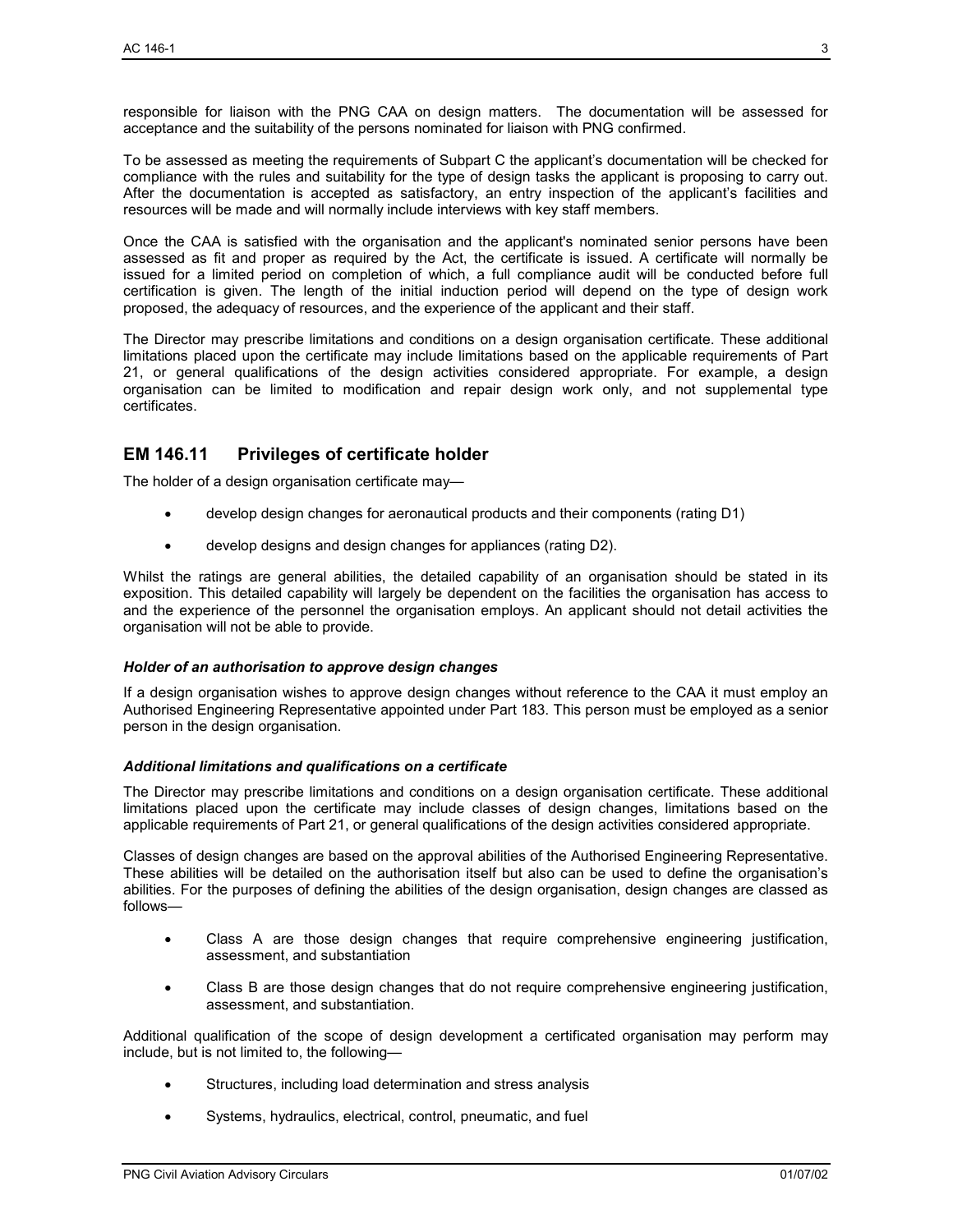- Flight test and performance determination
- Radio and navigation system installations

Part 21 defines the process for, and details of, design and design change approvals. The design organisation may be limited further to specific areas of design work identified in accordance with the subpart of Part 21. For example, a design organisation can be limited to modification and repair design work only, and not supplemental type certificates. This limitation would be reflected by reference to Subparts F and G of Part 21 on the certificate.

## **EM 146.13 Duration of certificate**

The initial issue of a certificate will normally be for a period of six months to enable the organisation to demonstrate compliance with their exposition and Part 146. Prior to the expiry of the initial certificate the CAA will conduct a full compliance inspection of the organisation and, if satisfactory, a longer duration certificate, up to five years, will be issued.

The initial compliance audit should ensure that the organisation is complying with their exposition and that the exposition accurately reflects the organisation's activities. Future audits will examine similar compliance requirements and any other relevant matters.

Certificates which expire, or are revoked, must be returned immediately to the CAA Airworthiness Authority. Suspended certificates should also be forwarded immediately to the CAA for endorsement.

## **EM 146.15 Notification of ceasing manufacturing**

If an organisation decides to cease design activity, this rule requires the certificate holder to notify the CAA. A letter should be sent to the CAA Airworthiness Authority, together with the certificate, within 30 days of ceasing activity.

As well as ensuring the CAA has an accurate picture of the aircraft design organisations supporting aircraft in Papua New Guinea, this rule ensures continuing airworthiness responsibilities are addressed when a design organisation ceases to operate.

## **EM 146.17 Renewal of certificate**

The rule specifies a period of 30 days before the certificate expires for application for renewal. The certificate holder should make provision for this in the exposition. The renewal of a design organisation certificate may be delayed if the organisation's application is not forwarded with the required lead-time.

An organisation should allow sufficient time for the renewal process to be planned and carried out. The time involved will vary according to the type of design activity the organisation is certificated for and carrying out, as well as the period the certification has been in force.

Where a certificate has been in force for the full five years, a re-entry application and audit process will be required to be followed. This process will ensure that all facets of the organisation comply with Part 146 and the latest revision of its exposition. The extent of this re-entry process will depend on the organisation's conduct to date, any changed circumstances, and results of safety audit findings over the period of validity.

## **Subpart B — Acceptance of Foreign Design Organisations**

## **EM 146.51 Purpose**

This purpose of this Subpart is to provide a mechanism for the CAA to recognise acceptable foreign design organisation certificates as an alternative to organisations holding such certificates having to go through the full compliance process detailed in Subpart C.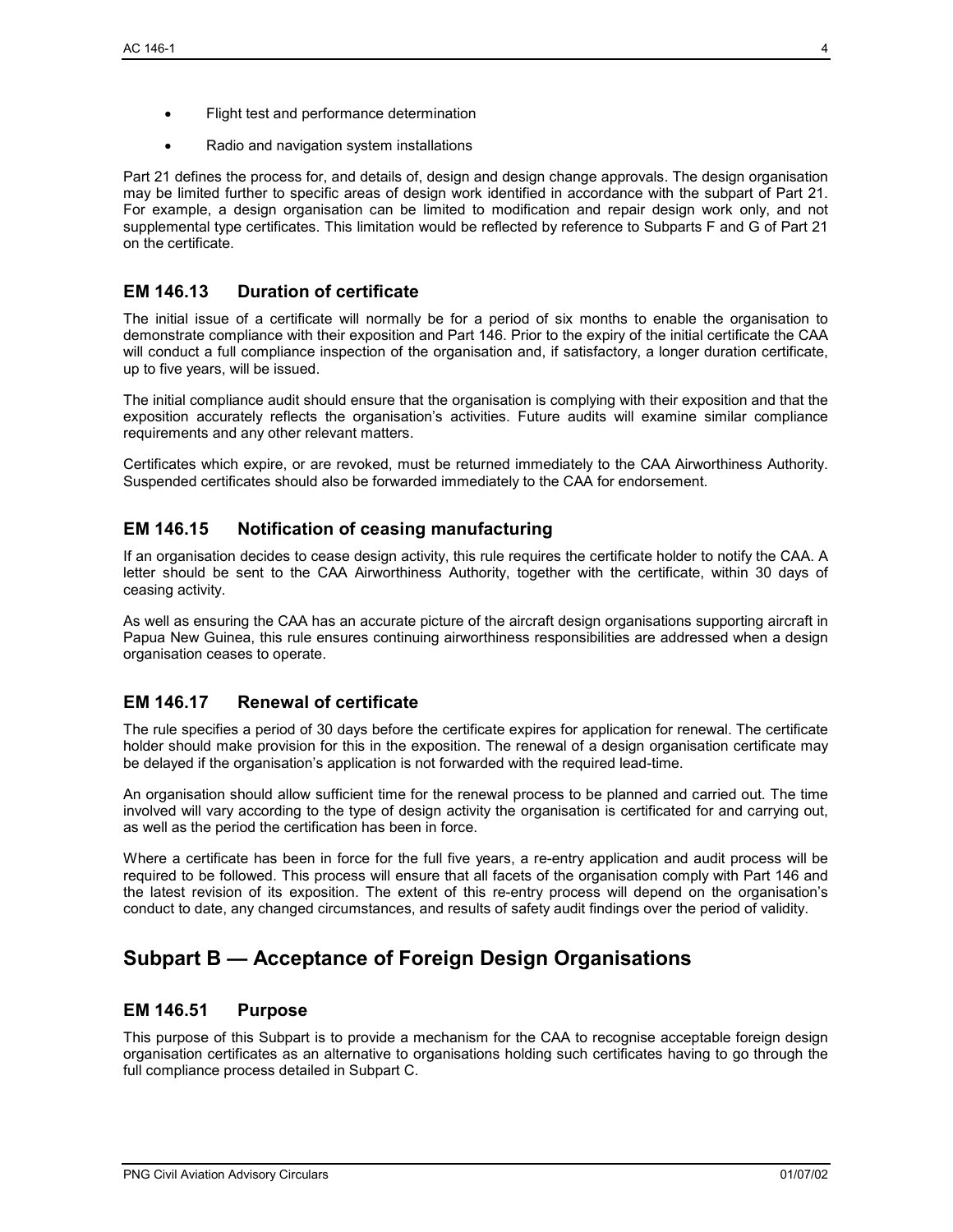## **EM 146.53 Acceptable foreign certifications**

This rule lists those authorities which the CAA has determined issue design organisation certificates to the same standards as are prescribed in Subpart C. Where the certification processes for design organisations in other countries are either known to be different (e.g. in the USA) or are unknown, an applicant is not eligible for certification under this rule. Applications will be assessed on a case by case basis and if the foreign authority certification process is shown to be equivalent to this Part 146, that authority will be added to the list in 146.53.

An applicant seeking to have a certificate issued by one of these authorities accepted for the purpose of gaining PNG certification under Part 146 is only required to provide the CAA with a copy of the foreign design organisation certificate and the associated exposition, together with the names of the senior persons in that organisation who will liaise with the CAA on matters relating to PNG.

The rule does allow the CAA to verify the conditions of continuing validity of the foreign organisation certificate and to impose any conditions and limitations of the PNG certificate.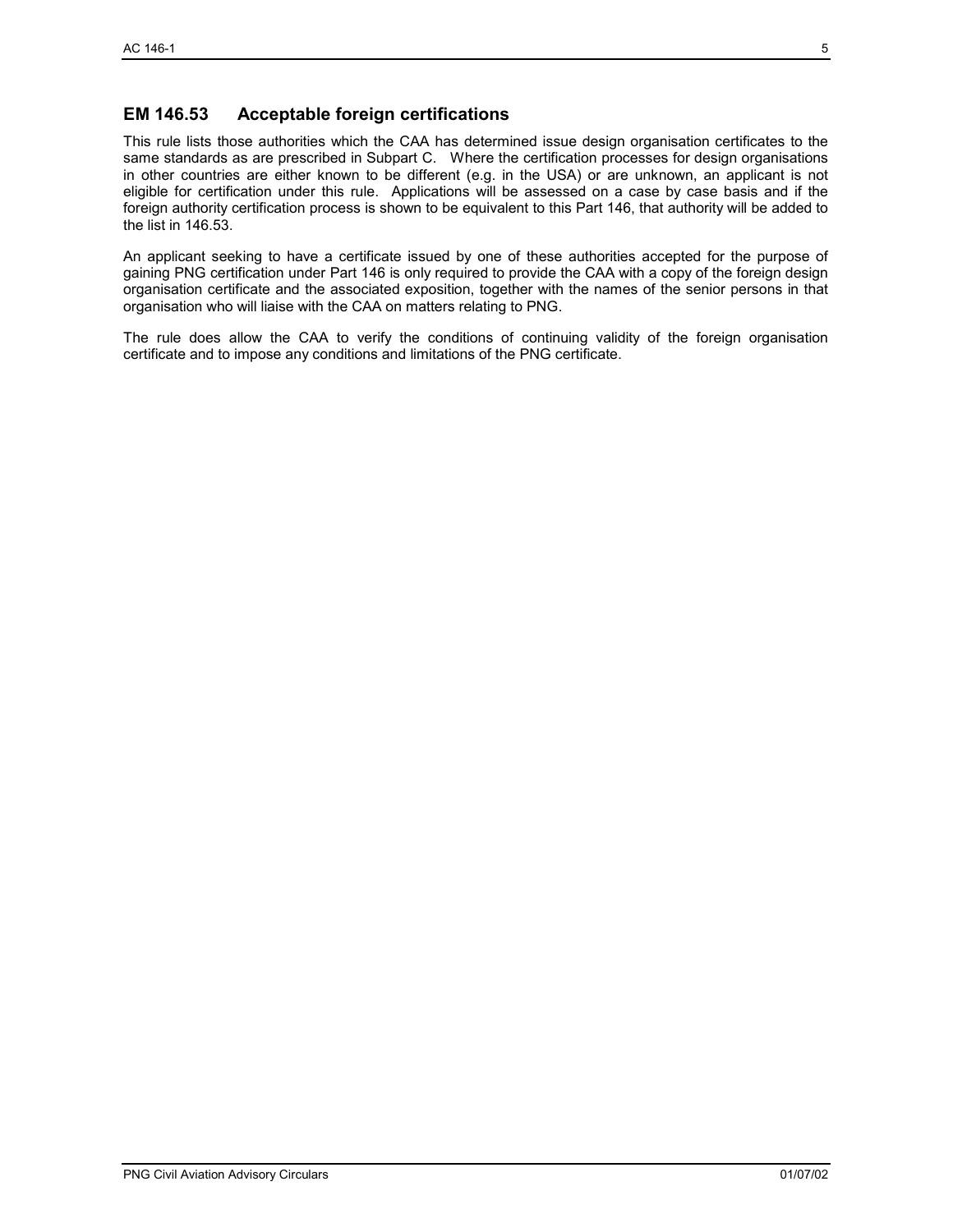# **Subpart C — Certification Requirements**

## **EM 146.101 Purpose**

This Subpart details the certification requirements to be met by an organisation which is not eligible for certification under Subpart B. A foreign design organisation currently holding a certificate issued by an authority other than one of those listed in 146.53, or and a PNG organisation seeking approval as a design organisation, must meet the requirements of this Subpart.

## **EM 146.103 General**

This rule recognises that an applicant may have an exposition which could either be shown to meet all the requirements of Subpart C or which otherwise could be supplemented to address the Subpart requirements not considered to be met. An applicant would only be required to produce a complete exposition specifically for PNG certification if neither of the previous conditions could be met.

## **EM 146.105 Personnel requirements**

An applicant must identify their Chief Executive and other key personnel. The applicant's nominated senior persons must be employed, contracted or otherwise engaged to work sufficient hours such that the individual can fulfil the management functions associated with the size and scope of the applicant's business.

The rule identifies what are considered the critical members of an organisation who will exercise an appropriate level of control, direction, and responsibility, to ensure the continued effectiveness of the activity undertaken. Further, the applicant must have in their exposition an organisation chart showing the lines of responsibility extending from the CEO through to each location where design staff are located.

An applicant may utilise any organisational structure as part of their overall business structure provided the applicant can satisfy the Director as to the effectiveness of the reporting lines and control required to be exercised. Applicants should note that approval of alternative organisation structures is not automatic.

#### *146.105(a)(1)*

The intent of the rule regarding the responsibility and authority of the Chief Executive is to ensure that:–

- the design activities carried out by the organisation can be financed
- those activities are carried out in accordance with Part 146
- the organisation complies with the requirements of Part 146.

It is clear that this person needs to have the authority to ensure the activities of the organisation can be financed. A suggested method of demonstrating this could be by presenting an annual business forecast, or have as a part of compliance with rule 146.121(a)(3), the authority to finance the operation clearly defined as part of the Chief Executive responsibilities.

The Chief Executive must assure that the exposition complies with the rules. The exposition amendment procedures should cover this.

The Chief Executive must also be assured that design activity is conducted in compliance with the exposition. Ensuring compliance with the exposition is the responsibility of the senior persons under rule 146.105(a)(2) and the assurance that the Chief Executive requires could be shown through the medium of the internal audit reports or inspections.

This person will need to demonstrate during initial application and at any other time, that they have the knowledge to control the organisation.

If an organisation has several independent business units then it may be appropriate to apply for certification independently. If this is the case a Chief Executive will be required to be identified for the design unit specifically.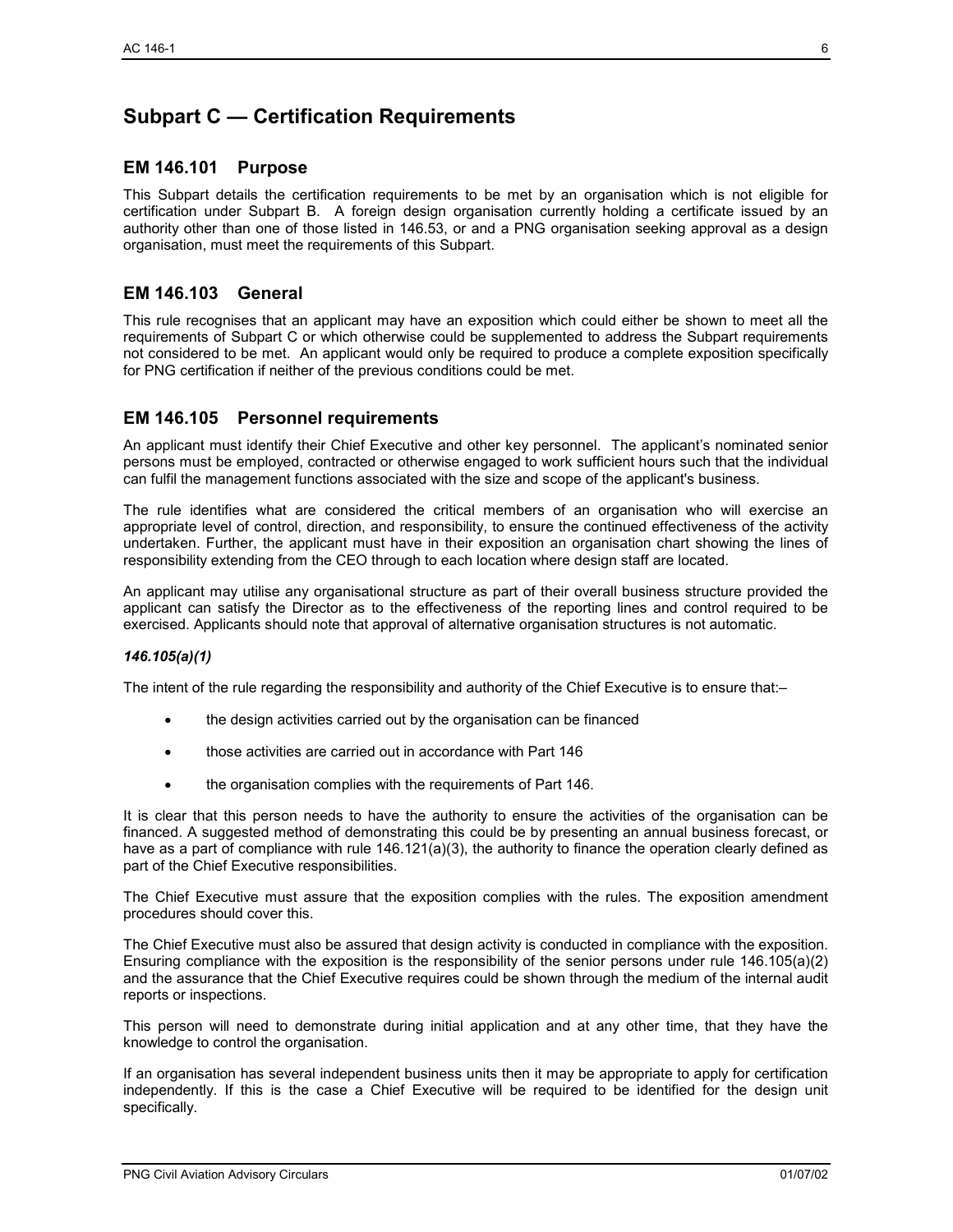If, on the other hand, an organisation retains one identity the Chief Executive should be clearly shown to have an appropriate level of authority. This may occur where an organisation is certificated for other tasks such as maintenance or manufacturing and only one core exposition is used for all administrative functions.

#### *146.105(a)(2)*

Under this rule, the organisation must appoint senior persons responsible to the Chief Executive for —

- design control
- inspection and test
- internal quality assurance
- if design approval is required by the organisation, the functions of an AER appointed under Part 183.

Titles may vary between organisations but the requirements are for management representatives for design control, inspection and testing, and internal quality assurance. If a particular area is specifically excluded, or specifically included, in the exposition the responsibilities required to be addressed may vary.

In smaller organisations the Chief Executive and the senior persons may be the same individual but in all cases there should be clear definitions of the position's responsibilities. The individual undertaking one or more functions in the organisation should have a clear understanding of the division of the responsibilities and be able to show this to the CAA. Some functions should not be combined as they conflict with responsibilities assigned to the intended positions, for example, the functions of Chief Executive and Quality Assurance.

The person or persons nominated will represent the management structure of the organisation and are required to be acceptable to the Director.

The senior persons should be responsible for ensuring that—

#### *Design control*

- the design control system is implemented and running effectively
- designs are processed in accordance with the requirements of the Civil Aviation Rules
- concessions are processed in accordance with the exposition and any CAA requirement
- the drawing system is effective in providing for the design activities of the organisation
- the continued airworthiness facilities for any design produced are provided
- support systems are effective in providing for the activities of the design teams
- any corrective action relating to the design control system resulting from the internal quality assurance programme is quickly and effectively carried out

#### *Inspection and testing*

- any inspections and tests carried out are implemented and running effectively
- inspections and tests reflect the current state of the art of the aviation industry and provide the results necessary to show compliance with airworthiness requirements
- suitable arrangements with providers of testing equipment and facilities are established and reflected in the exposition
- support systems are effective in providing for the activities of the inspection personnel
- any corrective action relating to the inspection and testing resulting from the internal quality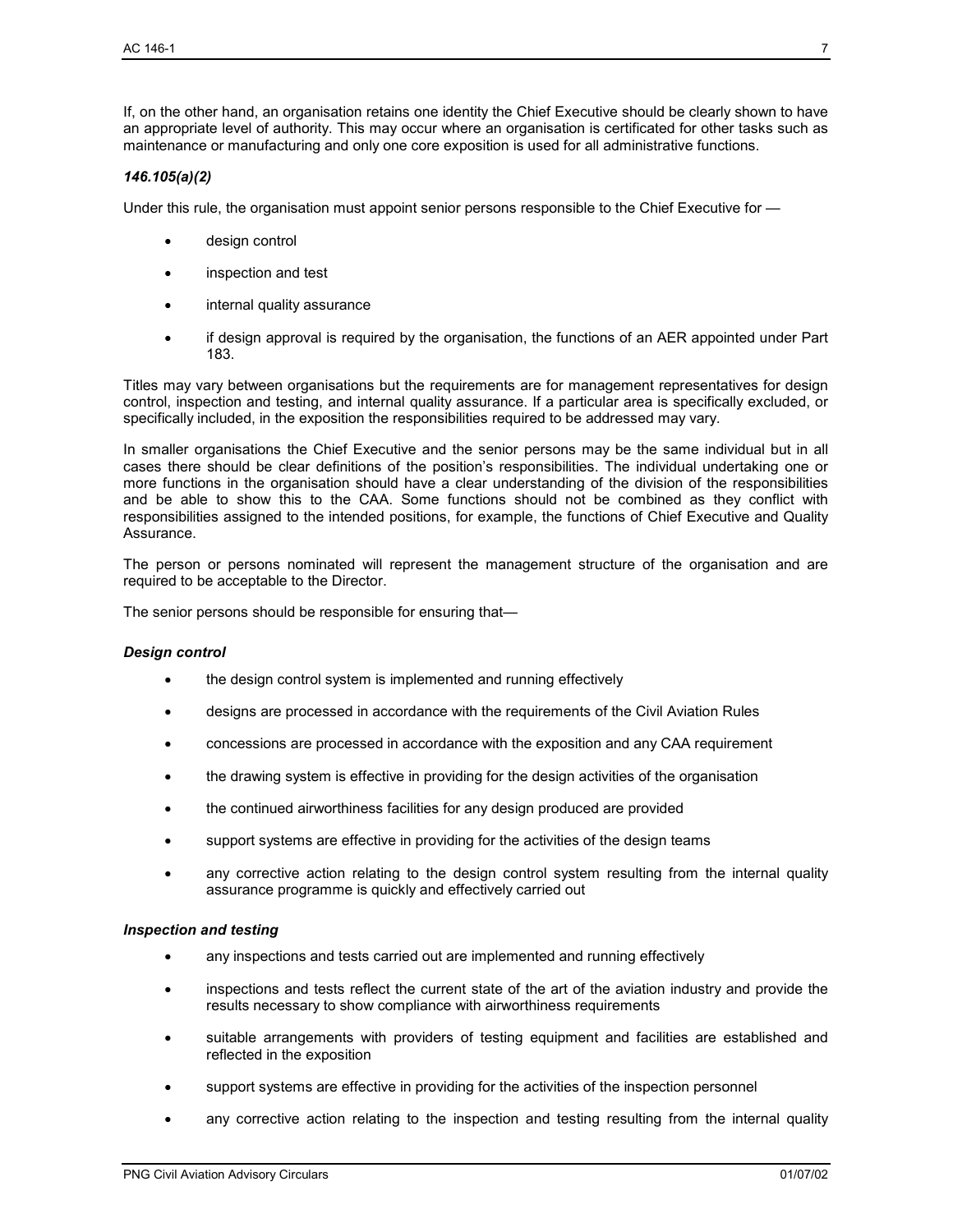assurance programme is quickly and effectively carried out

#### *Internal quality assurance*

- the organisation remains in compliance with Part 146
- the exposition and the associated procedures remain adequate for the scope of the organisations activities
- any exemptions required are processed in accordance with the organisation's procedures and Part 11
- personnel meet the initial and on-going training and qualification criteria defined in the exposition
- staff are authorised appropriately for performing certifications on behalf of the organisation
- support systems are effective in providing for the activities of any internal quality assurance personnel
- any corrective action relating to the exposition, procedures, qualifications, personnel, or support systems resulting from the internal quality assurance programme is quickly and effectively carried out

#### *146.105(a)(3) Authorised Engineering Representative*

Responsibility for the approval of designs and design changes resides with the Director. The Director may appoint a person meeting the requirements of Part 183 as an Authorised Engineering Representative (AER) to carry out specified design change approval functions.

The AER must be employed by a design organisation to ensure that sufficient support systems are in place to complete the design approval function.

Whilst the AER acts as the Director for the design change approval functions, he or she is required to be authorised by the organisation to exercise their privileges. This ensures that control remains with the organisation maintaining the design control system. The organisation cannot authorise the AER for functions beyond their Part 183 authorisation.

The requirements for the approval of design changes are explained in Appendix A and are further expanded in Part 21, Part 43, and their associated advisory circulars.

The AER will have their responsibilities explained in their authorisation, but as a senior person in a design organisation he or she should be responsible for ensuring—

- any inspections and tests fulfil the requirements they specify before approving a design change
- design change descriptive and supporting data is assembled and distributed as required by the exposition
- they can supervise the design work and be readily available, in person, for consultation with those performing the work
- each complete design complies with the applicable airworthiness requirements
- they only approve design changes in areas that they are competent
- where the proof of compliance depends on calculations alone, and these calculations are extensive or are based on other than fundamental technical procedures, checking is done by competent persons other than those originally performing the work
- they prescribe relevant limitations and conditions to design changes to ensure an adequate level of safety is maintained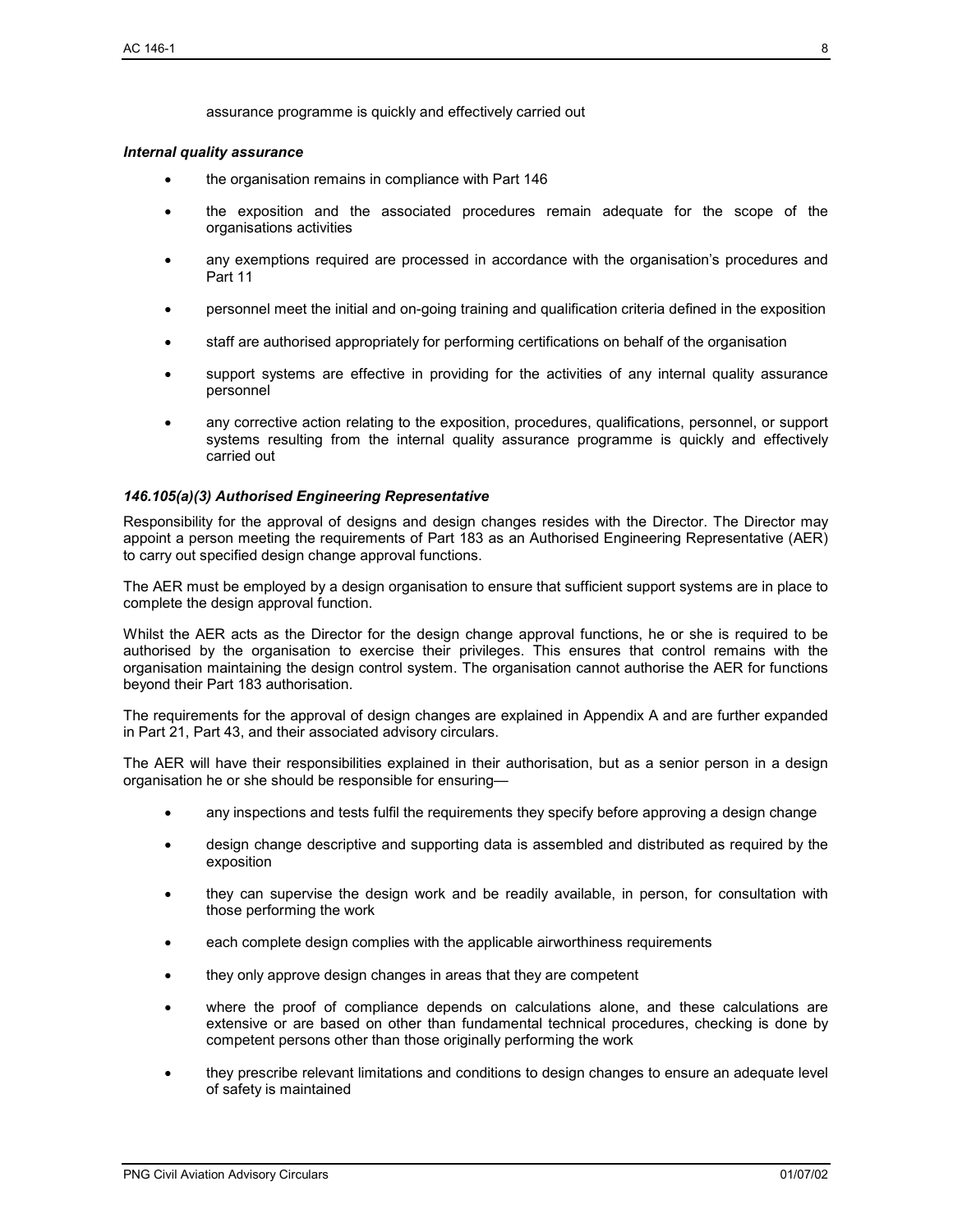- support systems are effective in providing for their authorised privileges
- any corrective action relating to the approval of design changes resulting from the internal quality assurance programme is quickly and effectively carried out.

#### *146.105(a)(4)*

Under this rule, the organisation's personnel levels should ensure that a sufficient number of suitably qualified people are available to carry out the design task.

#### *146.105(b)*

The competence of all staff should be determined on the basis of—

- academic qualifications
- certificates or approvals held
- employment records
- written, oral, or practical examination

The organisation should provide for the assessment and maintenance of the levels of competency of all personnel.

At the time of application the applicant must consider how they will deal with transfer of the senior person functions, to other suitable and qualified persons during periods of absence. Although the rule does not make provision for or have any requirement for the situation where a senior person may be absent for a prolonged period of time, or vacates the position it is advisable to provide for this in advance. Consideration should also be given to a situation where a senior person has been incapacitated. This would in effect cause the position to be vacant for the period of incapacitation and would require a substitute person to meet the requirements of this Part. In the event that the responsibilities and functions are transferred to another person they would also be required to be fit and proper, and meet the experience and qualifications set out in the exposition.

In the event an applicant chooses not to provide for the situation where a senior nominated person vacates a position, it should be remembered that the Director has to be notified of such a situation and the certificate holder will also be called to provide details of the contingency arrangements to be implemented pending a permanent solution being achieved.

It should be noted that where a change of senior person is proposed, rule 146.203(b)(2) requires the prior notification of the change and acceptance by the Director.

In accepting such contingency arrangements, the Director may impose limitations or conditions of a temporary nature for the period of the contingency. The conditions or limitations imposed by the Director in all cases will be clearly stated to the certificate holder in writing, and could be as simple as providing a time frame for events to take place or a total suspension of design activity.

## **EM 146.107 Facility requirements**

Office accommodation should provide for management, planning, records, quality, design, and other staff. The offices should be sufficient to meet the requirements for the scope of design work to be undertaken.

As there is an ongoing requirement to retain design records the provision of storage and the methods of cataloguing and preventing deterioration of this material is required.

Testing facilities may include calibrated and critical equipment and this test and measurement equipment should have adequate protection and control.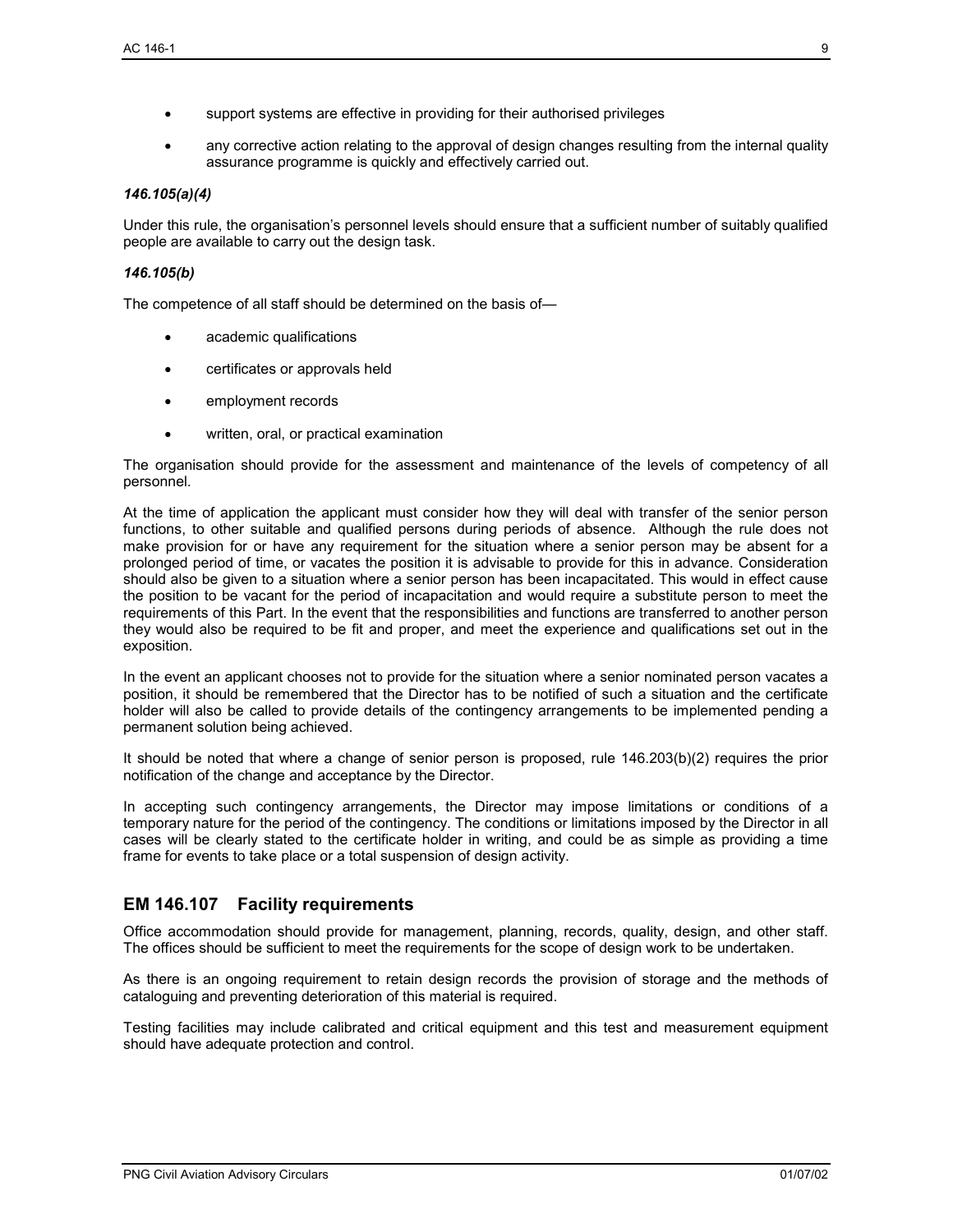## **EM 146.109 Equipment and tools**

An applicant for Part 146 certification must show that all tools and equipment, necessary to accomplish the approved design activity will either be permanently on hand or available as required in accordance with documented arrangements in the exposition.

This rule requires the design organisation to not only have the necessary equipment but to also have the procedures to ensure control of the process.

The requirements extend to the provision of—

- design data from organisations such as libraries, standards organisations, the Civil Aviation Authority, the military, and other design organisations
- tools and testing facilities requiring workshop, or other specialised environments
- equipment including measurement, drawing, and computer support equipment.

In undertaking design work the organisation should ensure that it identifies, in its exposition, the testing locations it intends to use regularly. If testing equipment is located at these other premises then controls should be in place to ensure the equipment is controlled and calibrated as necessary.

Outside organisations, or organisations certificated under other Civil Aviation Rules, may be acceptable to provide testing facilities. In these instances a contractual arrangement would be expected and this agreement should be referenced in the exposition.

## **EM 146.111 Design control system**

The design control system can be likened to the internal quality system but is more specific in its application. The design control system should ensure—

- design control procedures are published, maintained, and followed
- designs and design changes comply with the applicable airworthiness requirements and have no unsafe features
- subcontracted work is identified and the design organisation exercises control over the performance of subcontractors
- responsibilities for issuing documents are clearly identified and personnel are given clear descriptions of the scope of their authorisations.

To ensure that there are no unsafe features in a design or design change may practically be impossible to achieve. For example, changes incorporated subsequent to the design entering service may introduce problems with the original design unforeseen by the designer. A design organisation should include procedures that ensure designs have no unsafe features that could have reasonably been identified during the design process. The organisation should take all possible compromises to airworthiness into account and may subsequently use limitations, conditions, operating instructions, and incorporation procedures to limit the effect of any otherwise unsafe features.

The design control system does not specify a requirement for a totally separate checking system. This allows the small design organisations consisting of few individuals to be certificated. Since the certificate can be limited in its scope, the smaller organisations may be required to rely on a degree of CAA involvement for the tasks that require independent checking. Such certificate limitations will be dependent upon the competency of the applicant's staff.

## **EM 146.113 Design control procedures**

The design control procedures form an integral part of the design control system. As part of the system there should be adequate copies of all technical data necessary to carry out the design activities for which the organisation is certificated.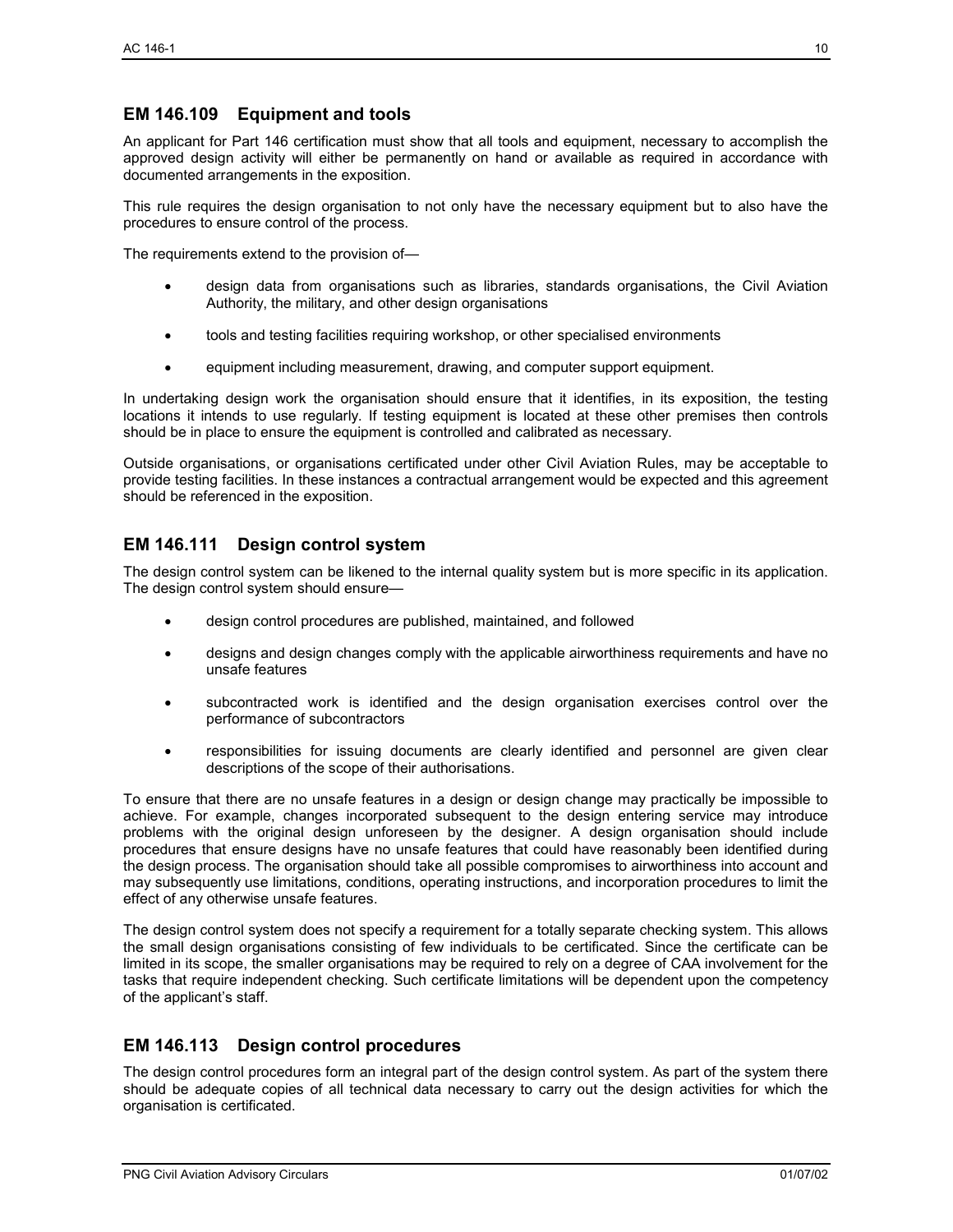In providing this information, the organisation should make the relevant data available to personnel requiring to use it. When computer systems are used, the number of terminals and the types of software should be adequate to provide for use by the relevant staff members. In providing electronic information the organisation should ensure that the necessary software and information updates are scheduled to enable the correct reference material to be accessed.

The drawings produced by a design organisation ultimately define a design and there is a requirement for drawing control procedures. Appendix B of this advisory circular details more considerations for the drawing production and control system.

As well as control of the drawings, a design organisation has a requirement to provide document control procedures. These procedures should ensure that the correct reference materials are current and authorised for use in the design activities. These requirements extend to computerised records and documents as well as software updates. The procedures should include an electronic information control section if this is utilised by the organisation.

The design control procedures include the requirement for methods for the inspection and testing of specimens of the design to demonstrate compliance with airworthiness requirements. The inspection and test procedures may not apply to all designs and design changes developed by the organisation and the design control procedures should include methods to determine when testing is required.

#### *Documentation*

The design control procedures should include systems to control the documentation used by the organisation.

The documentation required to be addressed in the procedures includes all company procedures, test procedures, technical data, and reports. The documents should be available to all employees requiring the information and should be reviewed prior to use.

The rule requires that each item of documentation is identifiable so that only that information relevant to the design is used. Documentation otherwise considered obsolete may therefore be required for a design task. If a design or design change is still in current use, then the documentation should not be considered obsolete. The rule however recognises that otherwise superseded data may be appropriate to a design activity.

When utilising documentation that is otherwise considered obsolete, the organisation should ensure procedures provide for confirmation of the relevance of that documentation. This confirmation would normally be made by the person approving the design or issuing the statement of compliance. In accepting that documentation the appropriate person should ensure—

- the design activity cannot be carried out with otherwise acceptable documentation
- the documents are directly relevant to the product to which the design activity relates
- the level of safety is equivalent to those standards considered acceptable for the type of operation the product is to be submitted to.

#### *Proprietary information*

In determining the procedures to be employed by the design organisation the issue of commercial-inconfidence and proprietary information is raised.

The actions up to and including the statement of compliance can be taken as being commercially sensitive and owned by the developing design organisation.

The approval however, even if completed by the design organisation's AER, is carried out by the Director and becomes publicly available information. This means that any pages containing the approving signature become public information. One particular example of this is any supplemental pages for flight manuals, where they do not form the design change approval itself, but are however approved as part of the authorisation holder's functions.

Figure 1 shows the relationship between design organisation commercial information and public information.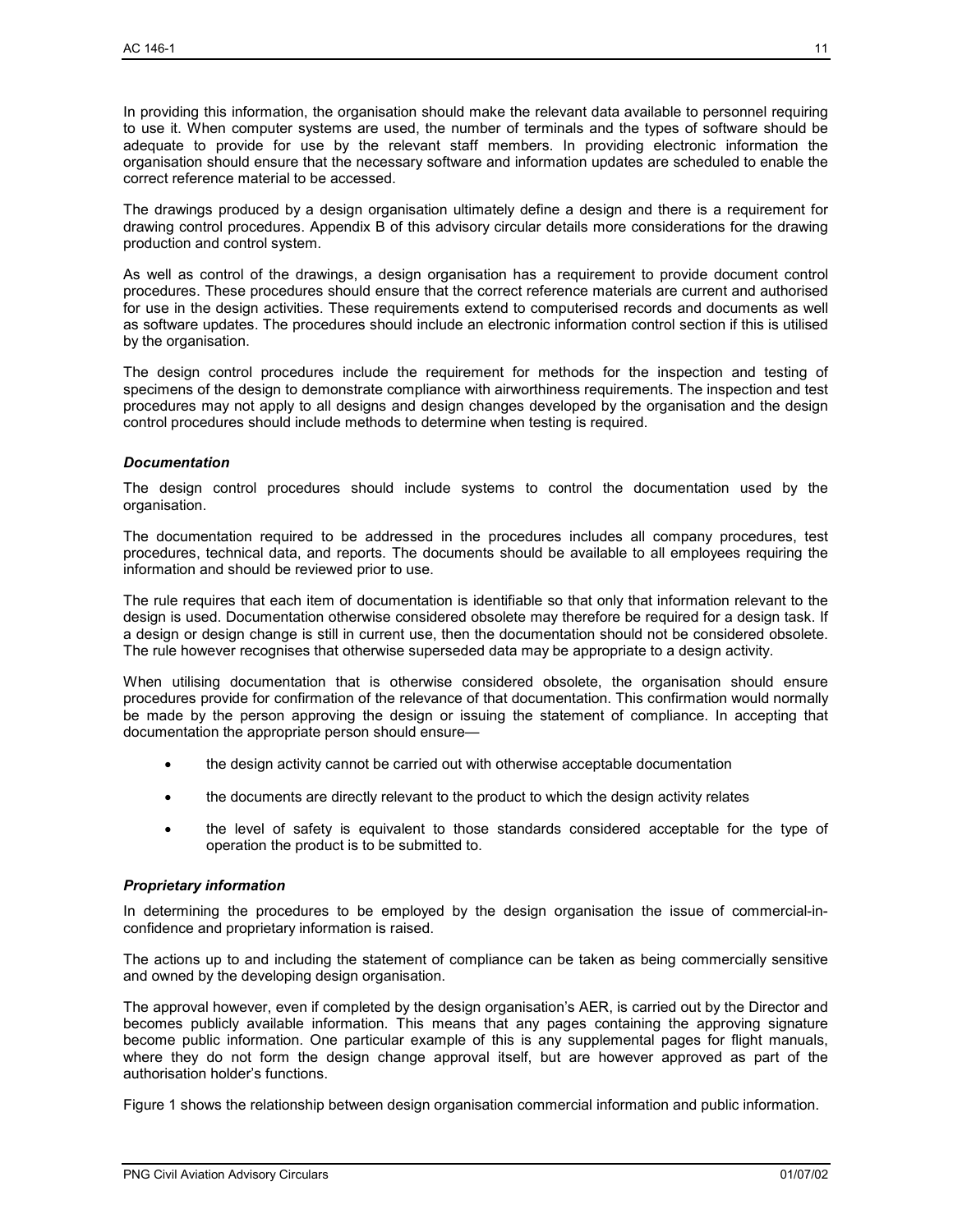

#### *Figure 1. Proprietary Information*

Any submission to the CAA for approval is treated in a similar manner and the approval itself is the only document generally available.

#### *Design stages*

There are three broad stages of design development and each has its final certification requirements. These stages are shown in Figure 2.



*Figure 2. Design Stages* 

#### *Technical assessments, reports, and analyses*

This area forms the majority of the design organisation's tasks. The technical assessment should examine all facets of the design or design change and conclude with a statement that the design meets the intended requirements.

At this stage this is not a certification of anything other than the fact that the design has been developed, all reports supporting the design are available, and any stress analyses or other testing has been concluded.

The format of technical assessments and reports is up to the organisation but standard layout should be used and identified in the exposition or other design control manuals. The layout should include the following sections—

- the name of the organisation and a reference number for the assessment
- the description of the items affected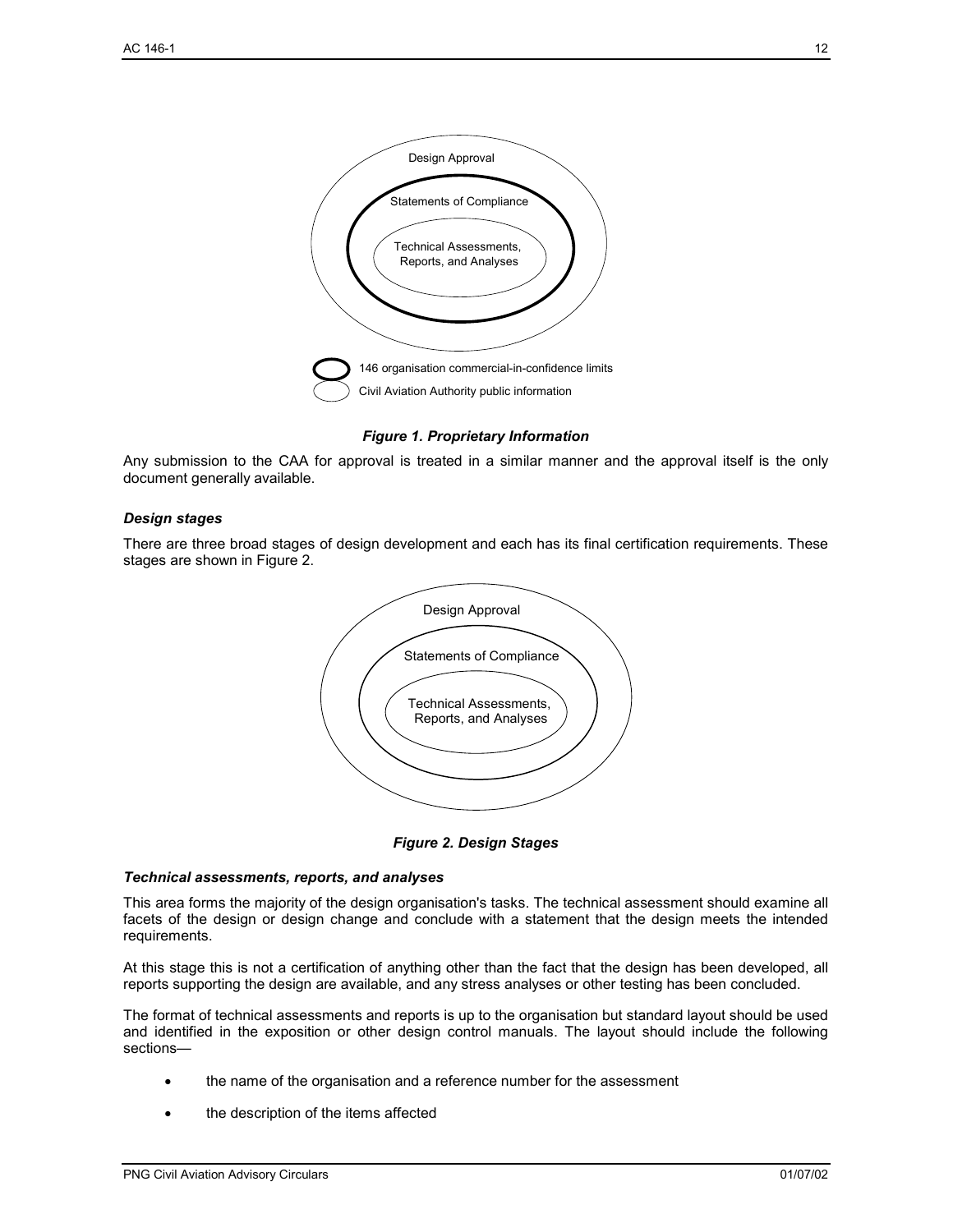- technical data that includes
	- descriptive data
	- substantiating data
	- amendment requirements
	- other supporting data such as weight and balance calculations

#### *Statements of compliance*

This is the confirmation by an authorised company person that the design has been checked, complies with the airworthiness requirements, and is acceptable for approval.

The terms compliance and conformance are often used interchangeably. This is not strictly correct.

**Conformance** generally refers to the conformity of a design to an applicable type design. It is correct, therefore, that a statement of conformity attests to the design showing conformity with the type design.

**Compliance** has a much broader meaning and better reflects the entire design concept. A design comprises several parts and conformance to the type design is only one aspect.

A design or design change must meet the relevant airworthiness requirements including the following—

- conformity to the type design
- applicable design standards
- special conditions prescribed by the CAA
- general safety aspects of the design
- the design's fitness for use.

The statement of compliance therefore refers to the wider considerations a design must take into account.

A design organisation may utilise the services of an outside agency to provide for some of the design activities. In these cases the details of the authorisations issued to other persons is a requirement of the exposition. It is appropriate that a design organisation use contractual arrangements to formalise these authorities.

Commonly used subcontractors should be listed in the exposition and be acceptable to the Director. The scope of the tasks assigned to these subcontractors should be dependent on their competency and the assessment of the organisation. Most examples of these arrangements will be for testing requirements that may be met by recognised laboratories and testing establishments.

In all cases a design organisation should require statements of compliance or written reports attesting to the satisfactory completion of the contracted tasks.

#### *Design approval*

Design approval considerations are detailed in Appendix A and are further expanded in Part 21, Part 43, and their associated advisory circulars.

The design approval is the final stage of the design process and may or may not be required by a design organisation. If a design organisation wishes to approve designs they must employ an AER as described earlier. This person should be authorised by the organisation so that positive control of the approval function is retained with the organisation.

After design change approvals have been issued, copies should be forwarded to the CAA for their records.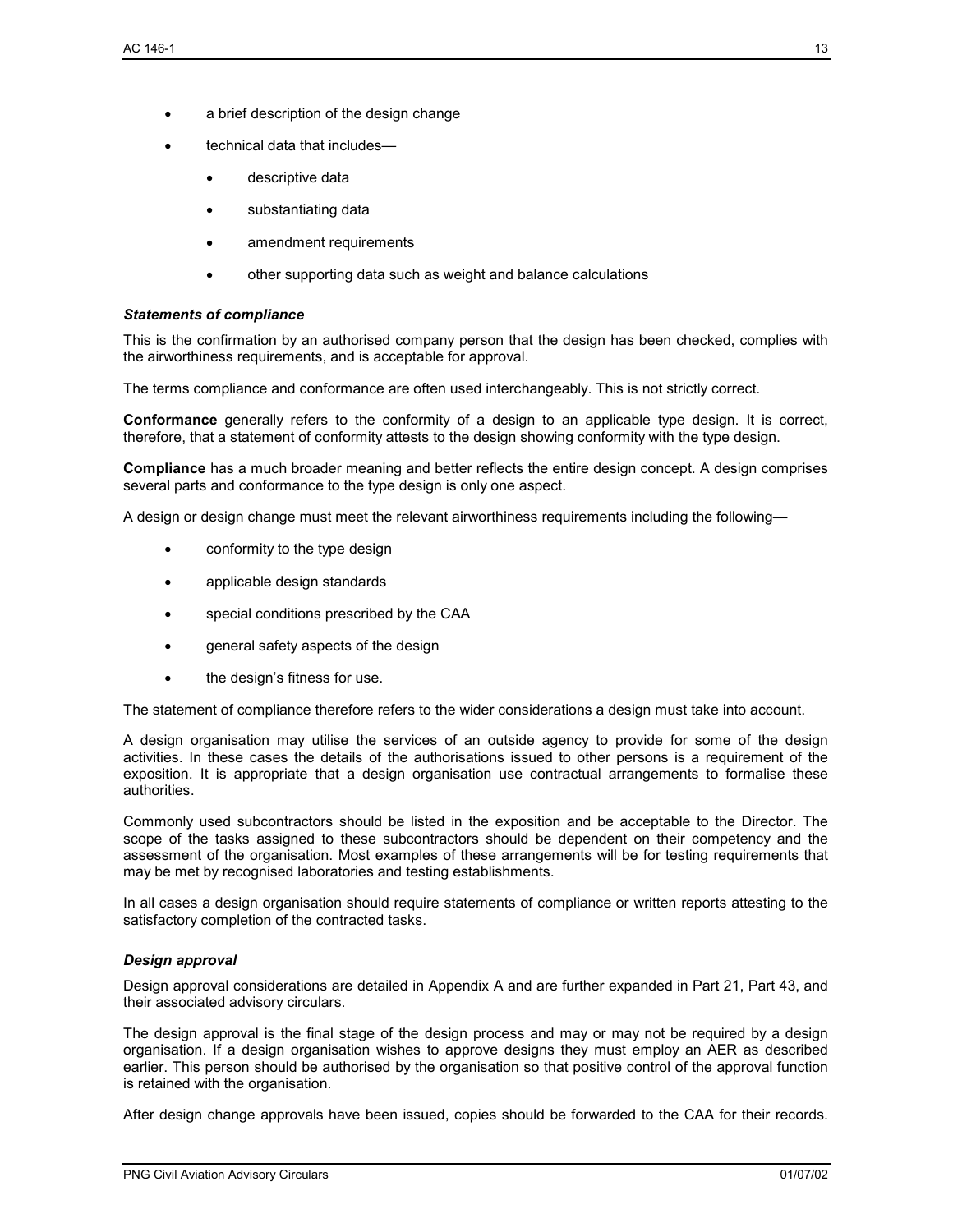This is an important requirement for two reasons. Firstly the CAA retains a complete picture of the products, components, and appliances in use or available in the Papua New Guinea aviation environment. Secondly, in approving the design change, as the Director, the AER has carried out a CAA function.

The procedures for the issue of design change approvals should detail the requirements the organisation expects to be met to enable the AER to sign the approval. These requirements would likely take into account commercial-in-confidence issues, corporate image issues, and other considerations that may not directly relate to the development of the design.

## **EM 146.115 Continued airworthiness**

The design organisation has a responsibility to ensure that the parts and appliances designed are monitored and supported. As with manufacturing organisations, part of this monitoring includes the investigation and analysis of defect incidents.

Defects that have no effect on safety, in any form, do not come under the definition of defect incidents and as such are not subject to this rule. These include defects which if corrected may aid production or make the item easier to use, resulting in an economic advantage to operating and maintenance organisations.

Defects that may result in injury, accidents, or hazards to other aviation activities are considered defect incidents. Under this rule, the design organisation has a responsibility to keep the users of products which they design and the manufacturer of those products informed of defect incidents.

The defect reporting responsibility of a design organisation will generally cover those product features that are causing a problem that are introduced by poorly controlled design processes rather than manufacturing faults or maintenance practices. Defect reporting to the CAA is covered in Part 12.

As part of the documentation of a design, particular a product design, there is a requirement for Instructions for Continued Airworthiness. These instructions should be developed by the design organisation but will involve collaboration with manufacturing and maintenance organisations.

Advisory circulars AC148-1 and AC145-1 contain additional information on the continued airworthiness responsibilities of manufacturing and maintenance organisations.

## **EM 146.117 Records**

#### *Design records*

The holder of a design certificate should provide procedures that ensure—

- a record is kept of all designs and design changes produced by the organisation; and
- all drawings, analyses and reports for each design are recorded and retained
- all significant inspection and test records attesting to the conformity and compliance of each design are retained
- a record is kept of all calibrations on tools and equipment, including the standards used for calibration.

The procedures should also detail the method of identifying records that are no longer current, but are required to be held for research or other purposes.

Records should be legible and of a permanent nature.

Records can be kept electronically but systems should ensure the information security, integrity, and retrieval. A system of backing up electronic data would be considered appropriate. Procedures for electronic record and document keeping should consider—

• avoidance of data loss in the event of power interruptions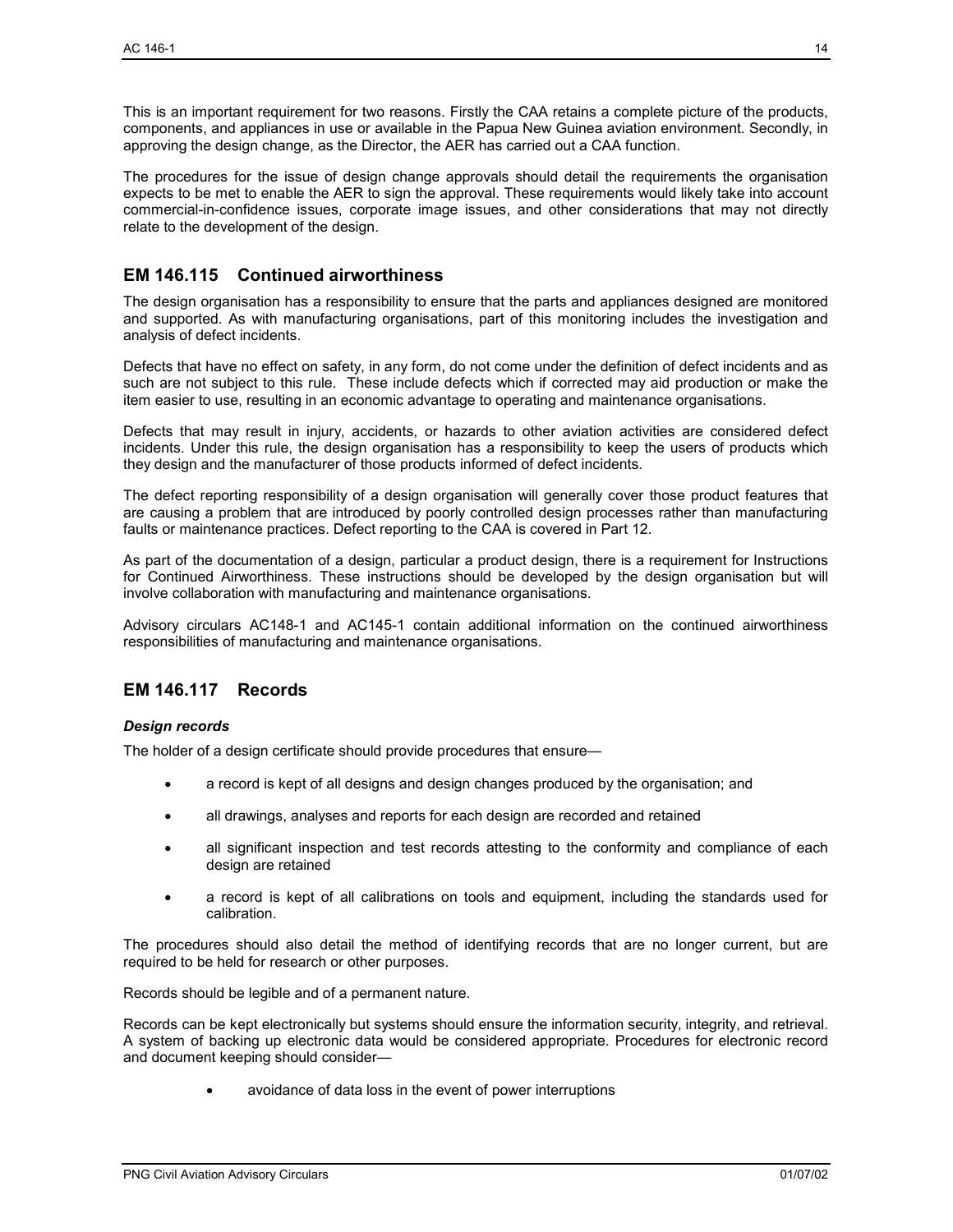- software control, including amendments and prevention of corruption
- unauthorised access
- audit trail facilities
- archiving of data in a similar manner to hard copies, and for a similar period
- backup of critical information, preferably once a day, with storage for that backup information
- data verification, on entry and retrieval
- publication provision
- staff training
- amendment of stored data
- problem report register including the problem details and solutions

For ease of access records may also be microfilmed or magnetically stored but the original documents should be retained in a secure environment.

The rule requires the ideal retention of records to be 2 years from the date of the withdrawal of the last example of the product from service. This is a very onerous requirement but ensures that the information is available no matter how long the product remains in service. The rule recognises the need for varying this time limit in special cases. The cases that may support the reduction of this period will vary considerable but may include, but not be limited to, the following—

- the only examples of the design in use are installed on aircraft limited to experimental operations
- although products conforming to the design still exist, the likelihood of restoring an operating example of the product is considered extremely rare.

#### *Personnel records*

A certificated design organisation must establish procedures to ensure records are kept of all staff authorised to certify under its authority. The following minimum information should be kept in respect of each certifying person—

- name
- date of birth
- qualifications
- initial training
- continuation training
- experience
- qualifications relevant to the authorisation
- privileges of the authorisation
- date of first issue of the authorisation
- the expiry date of the authorisation
- identification number of the authorisation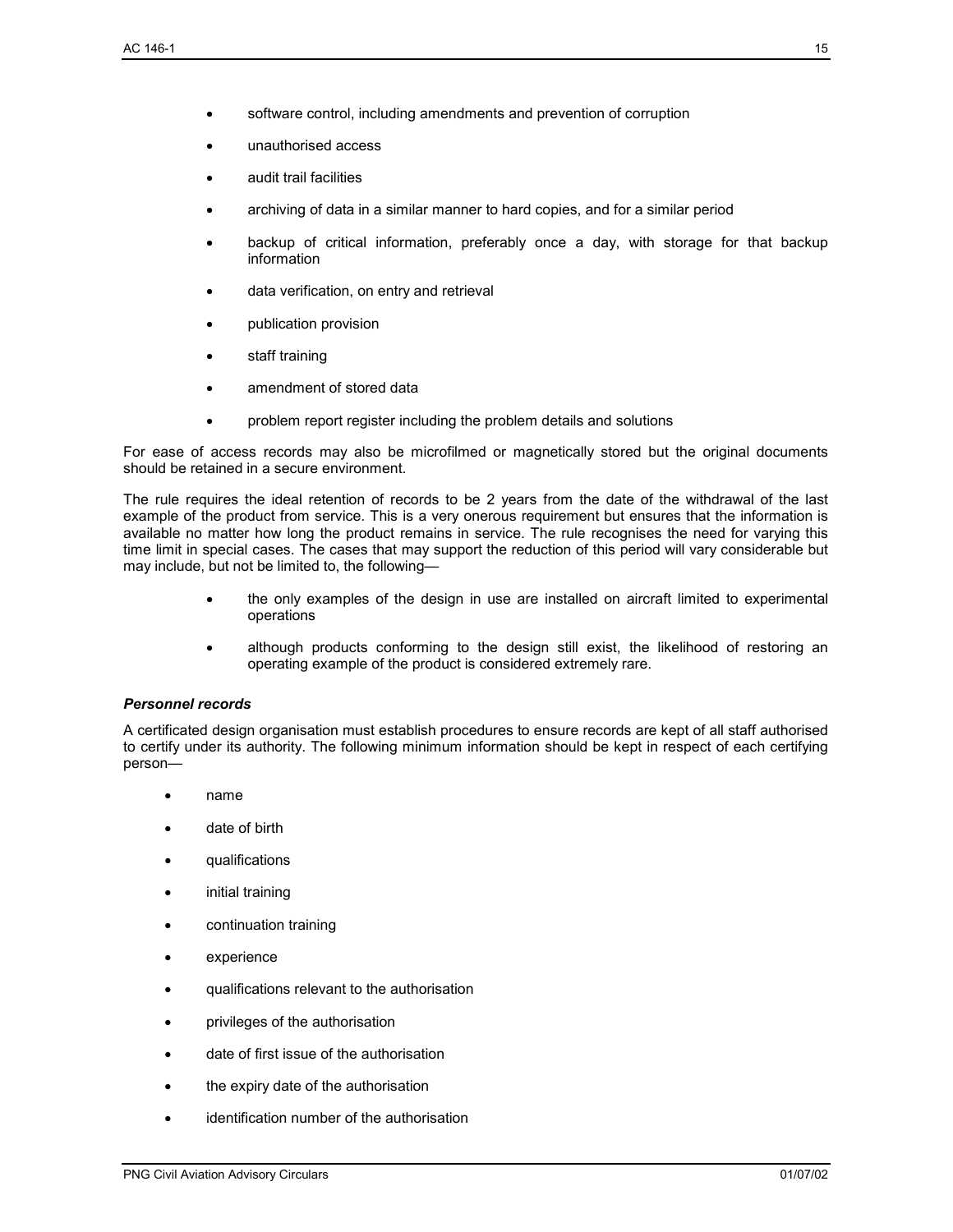The records may be kept in any format but must be controlled by the organisation's quality assurance senior person. Safeguards must be put in place to ensure that the records cannot be altered in an unauthorised way. Personal information must not be accessible to unauthorised persons. Organisations should take account of Privacy of Information legislation in the management of personal information.

The persons to whom the records relate should be given access, on request, to his or her own records. The CAA is an authorised person in respect of any aviation documents and records. When the CAA is assessing eligibility for initial or continued approval, or when it has cause to doubt the competence of a particular certifying person, it may access those records.

An organisation should keep the records for at least five years after the individual has ceased to be in its employment, or after withdrawal of the authorisation, whichever is sooner. In addition certifying persons, on leaving an organisation, must be provided with a complete record of company certification authorisations which they have held.

## **EM 146.119 Internal quality assurance**

An applicant must establish an internal quality assurance system that meets the requirements of this rule.

The requirements of this rule are common to all certificated organisations which require an internal quality assurance system, for example all the organisations to which the 140 series and 170 series Parts apply.

Detailed information on what is required for an internal quality assurance system is contained in PNG AC 10- 1.

## **EM 146.121 Design organisation exposition**

This rule requires an applicant for a design organisation certificate to establish an exposition.

The purpose of an exposition is to express the Chief Executive's requirements for the conduct of the organisation, to set out the means by which an organisation defines its operation, and to show both its employees and the CAA how it will conduct its day-to-day business in compliance with Part 146.

An exposition must assure the CAA that the organisation is in documentary compliance with the rule. Hence before the CAA grants an organisation entry into the system, the exposition must be accepted by the Director.

#### *Makeup of exposition*

An exposition may be produced as a single volume or any number of separate manuals Depending on an organisation's structure and size, separate manuals could cover—

- Management and Policy
- **Personnel**
- Design Procedures
- Document control
- Quality Assurance
- Contractual Arrangements with Test and Calibration Organisations.

If the exposition comprises more than one volume, the make up of the exposition and the content of individual manuals must be described in the management part of the exposition.

Procedures should be established to ensure Managers hold copies of those parts of an exposition which affect their areas of responsibility and staff are familiar with those parts of an exposition which affect their area of employment.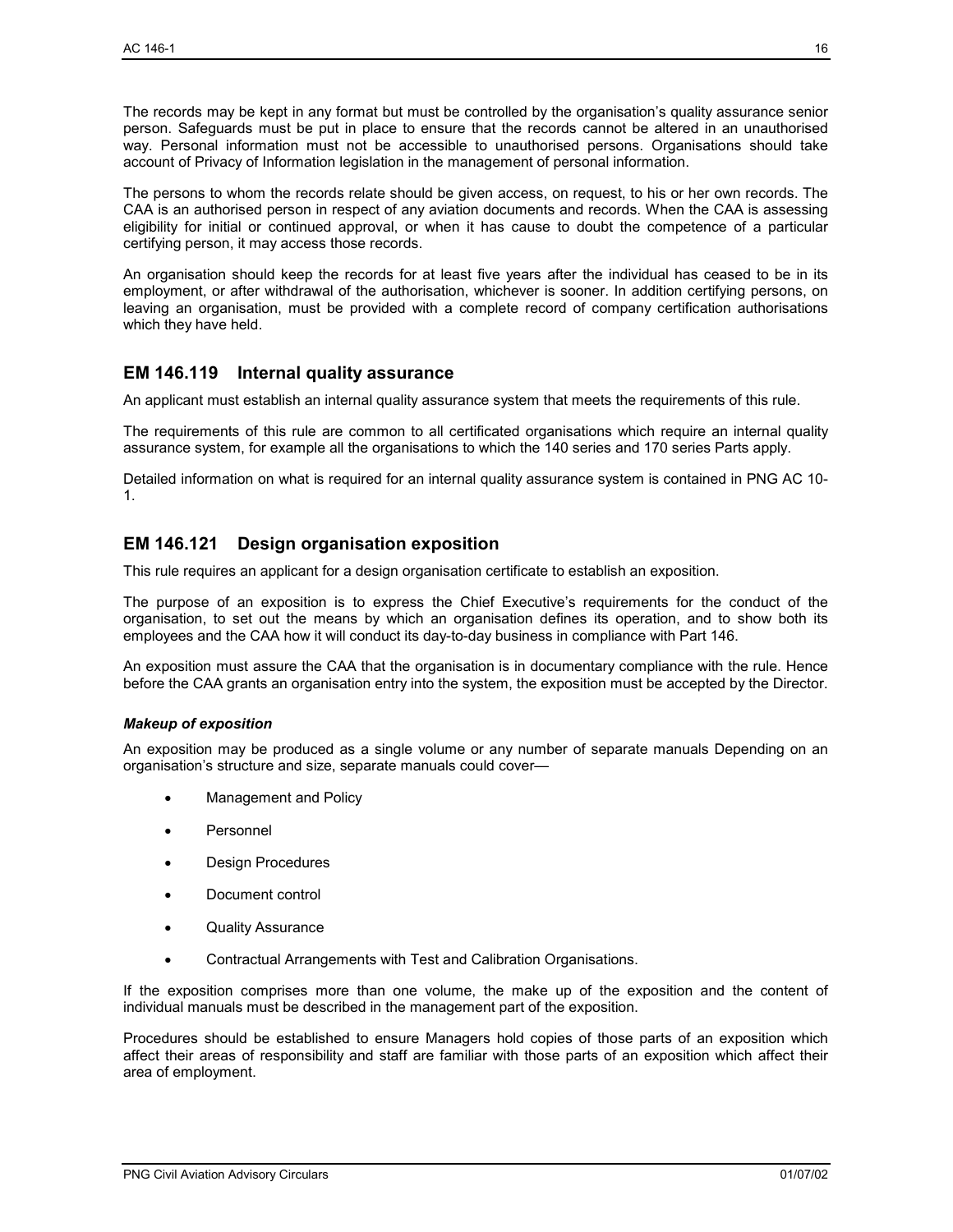#### *Content*

The exposition should be constructed to address each element of 146.121. The structure should reflect the hierarchy of Part 146 such that the exposition progressively moves from higher level organisational material such as policy, scope of approval, and duties of senior persons to more detailed procedures.

Structuring the exposition according to the flow of the rules in Part 146 should be avoided, the result will not be a user friendly document.

The level of detail should be consistent with the size and complexity of the organisation and the design activity undertaken.

#### *Exposition acceptance*

The acceptance of an organisation's exposition by the Director will be one step in the process of Part 146 approval. Unless an exposition is accepted by the Director, a Design Organisation Certificate cannot be issued. Evidence of acceptance of the exposition is the issue of a certificate, however the CAA will normally stamp the log of pages to signify that they have found the exposition acceptable at a particular status.

#### *Multiple certification*

When an organisation seeks certification under more than one Civil Aviation Rule Part each of which requires an exposition, it may be possible for some parts of the exposition to be common to each certificate. For instance, if the same management set-up is used for each certificate, the management and policy part of the exposition could be common. Equally, all of the quality assurance procedures for one or more certificates could be placed in one manual.

Whatever format of exposition is chosen, it must be possible to clearly show how the requirements of each Part are satisfied. It is desirable that a compliance matrix is provided showing where compliance is shown in the exposition for each Part. This matrix should distinguish between those requirements which are common and those which are specific.

*Any difficulty in establishing compliance will require more investigation time to be expended, and can only result in delays and additional cost to an applicant.* 

# **Subpart D — Operating Requirements**

## **EM 146.201 Continued compliance**

To ensure that all members of the organisation have access to the exposition, a certificated organisation is required to provide copies of its exposition at all places where work is normally carried out.

For continued compliance with the conditions of its Part 146 certificate, the organisation must comply with all the procedures detailed in the exposition and continue to meet the standards and conditions, which were required for initial certification.

In the case of organisations accepted under Subpart B for issue of a PNG design certificate, that organisation's foreign certificate must remain valid. If that foreign certificate is suspended, revoked or cancelled, the organisation's PNG certificate will be suspended, revoked or cancelled.

## **EM 146.203 Changes to certificate holder's organisation**

An organisation should always ensure that its exposition remains an accurate description of the organisation and its activities. When there are changes to staff, structure, location, or documented procedures the organisation should ensure the exposition reflects these changes.

Prior acceptance by the Director is required for certain changes including—

the Chief Executive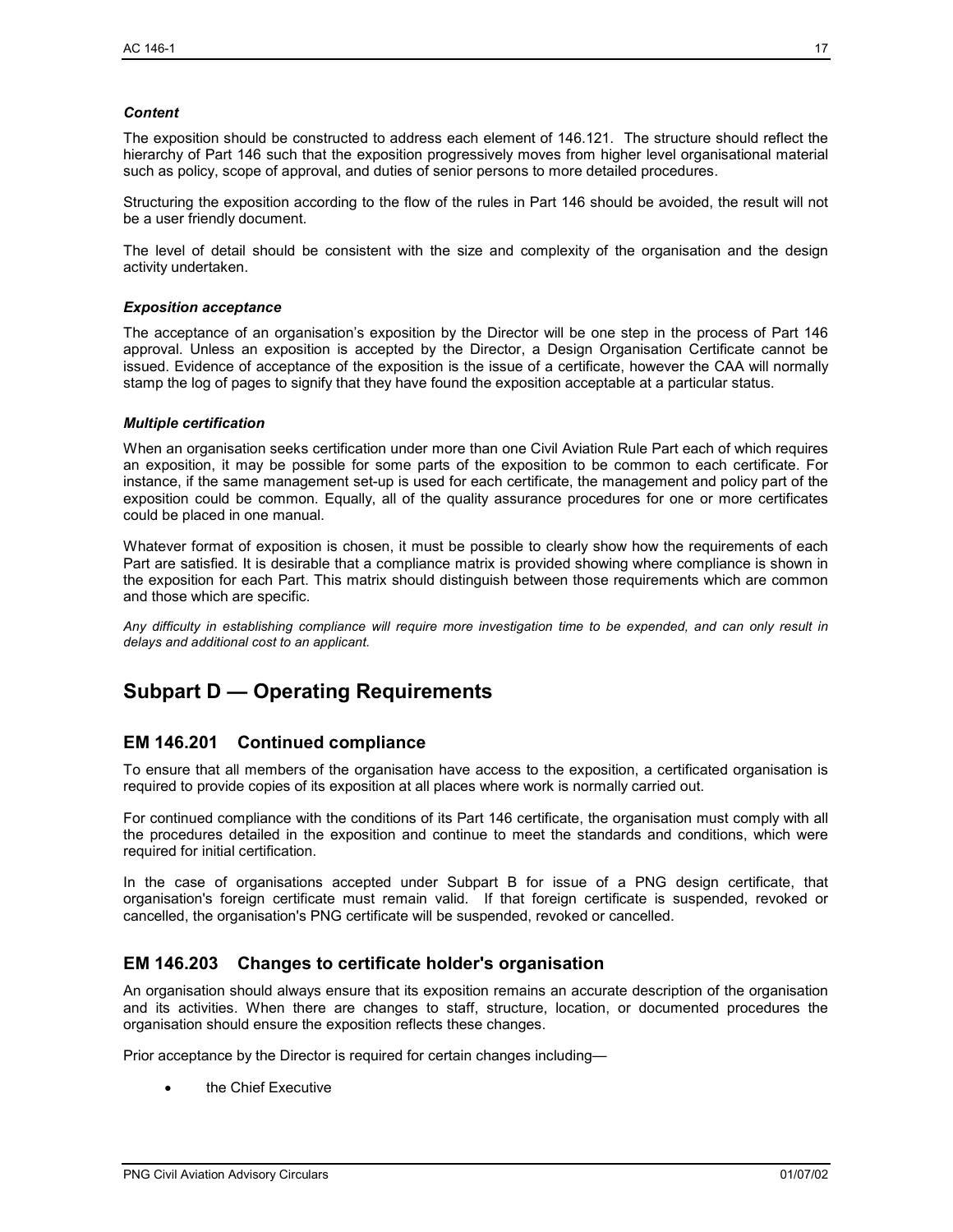- the listed senior persons
- the design activities undertaken
- the locations at which design work is carried out, including testing and inspection locations.

#### *Organisational changes*

When the holder of a design certificate changes their organisation in such a way as to necessitate a revision of their manuals or exposition, the CAA is to be kept informed. An acceptable means of compliance with the notification requirements is to notify the CAA in writing of any changes. A facsimile message may be accepted as a notice in writing.

The CAA's agreement to the change may be more readily obtained if the proposed wording of the change is fully defined and any supplementary information is provided to assist the CAA in deciding whether the change is acceptable.

### *Design certificate amendments*

An application to amend a design certificate is made in the same form and manner as the original issue. Where the changes include changes to the design organisation's exposition, only the changes need be submitted.

## **EM 146.205 Safety audit and inspections**

The organisation must also comply with any reasonable requests from the Director to undergo audits and inspections. The Director is empowered by the Civil Aviation Act to make such requests.

The CAA operates a safety audit programme for all participants in the aviation system. For design organisations the safety audit will be part of the total industry safety monitoring schedule and visits will be notified in advance. These arrangements will allow for forward planning by both the CAA and the certificated organisations.

An organisation's policy and procedures will be accepted by the CAA during the entry process. These policies and procedures, documented in an organisation's exposition, will form the agreed performance standard for an organisation's safety audit programme. This safety audit programme will initially examine the certificate holder's internal quality assurance system. Any deficiency found at this level will result in a broader and deeper investigation until the causal factors of the deficiency are identified. The on-going frequency and depth of audit will depend directly on the performance of the organisation.

The CAA's level of confidence in an organisation will be raised when it is found to comply with its documented procedures. The CAA can then consider reducing the frequency and depth of the audit programme, with consequent financial savings for the organisation. Conversely where the level of confidence is low, due to non-compliance, the level of auditing and the consequent cost to an organisation may be expected to increase. Whenever it is discovered, through an audit or other reporting method, that an organisation is not conforming with its procedures, or complying with the Part 146 rules, the Director may suspend or revoke the certificate.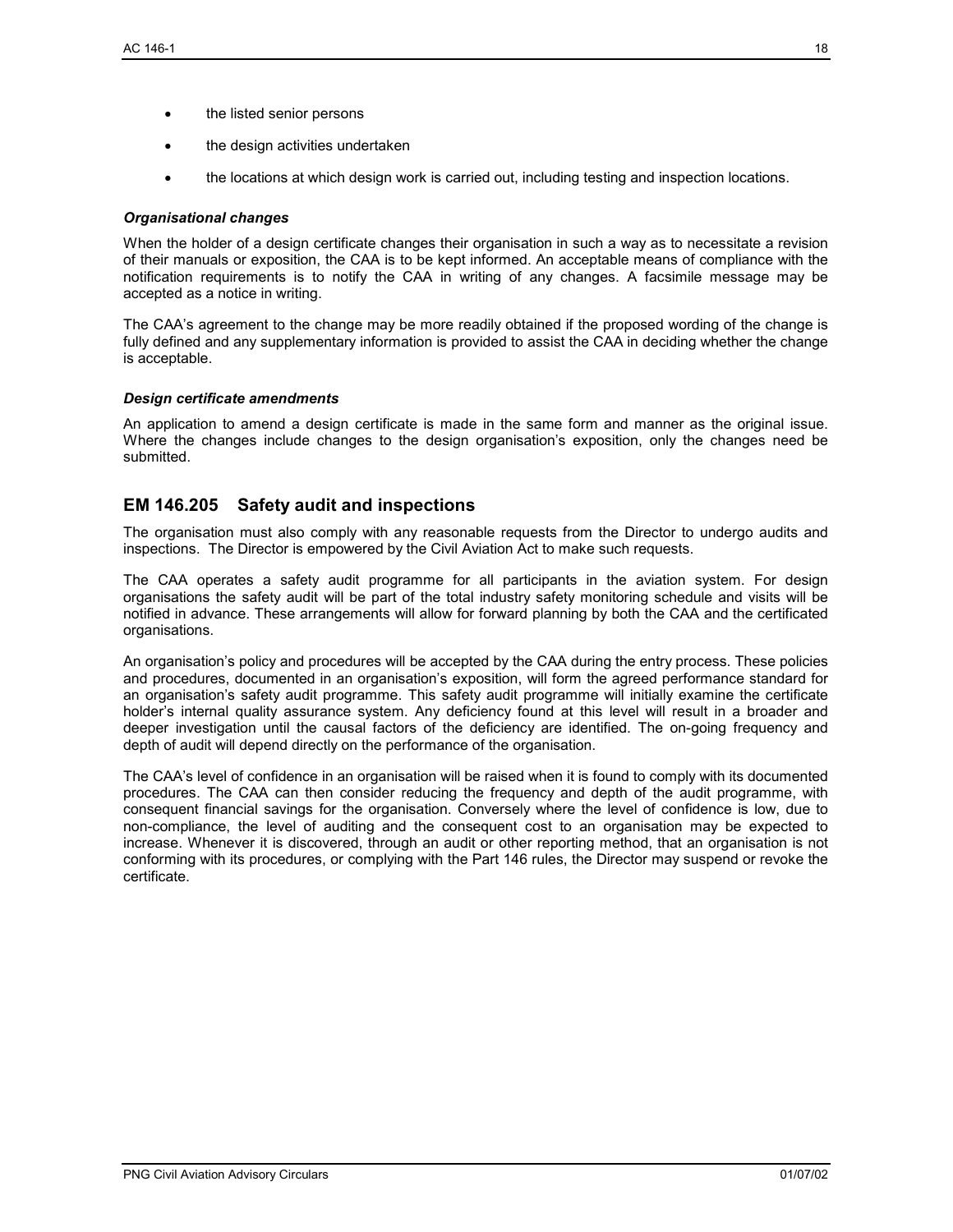# **Appendix A – Design approvals**

Design approval is an important stage of development as it finalises the product, component, or appliance for manufacture and modifications for incorporation. The approving person for a design is the Director although certain design changes may be approved under design delegations.

## **The design package**

Designs generally consist of several distinct sections that together make up a package. The design package or modification package should consist of the following sections—

- descriptive data
- substantiating data
- other supporting data and consequential information

The package as a whole should be arranged inductively so that the purposes and summary of the design is provided in a covering document. Each subsequent section should be deductive permitting the person approving the work to follow the logical development of the design in each section.

#### *Descriptive data*

The completed design package requires descriptive data that fully describes all aspects of the design or design change for manufacturing purposes.

The descriptive data should include—

- use and application of the design
- purpose of the design
- maintenance, operating, and performance data including any limitations for the use of the design
- installation properties including any factors that affect the interaction of the design with other equipment
- references to standards and specifications used during the development of the design
- drawings, diagrams, and other physical descriptions of the design, including—
- special processes and their required outcomes, such as
	- heat treatments
	- surface finishes
	- weld quality
- wiring diagrams
- an equipment list that details the items that make up the completed item
- a summary of particular manufacturing considerations, including
	- **pressures**
	- temperatures
	- **environments**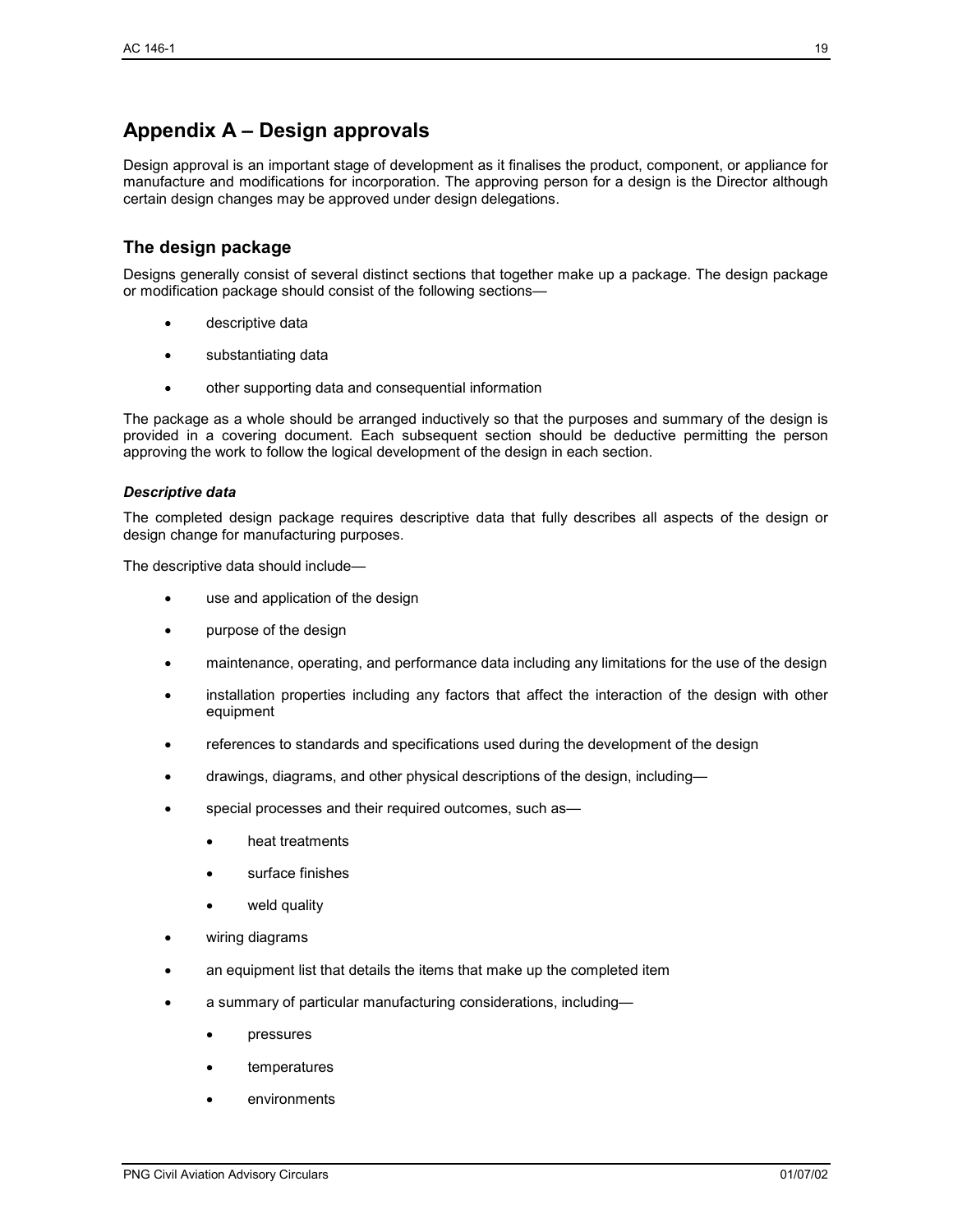• a list that details the substantiating data for ease of reference.

#### *Limited descriptive data*

In some cases the descriptive data may not be fully available, or considered required, by the design organisation. Limited descriptive data may be appropriate in the following cases—

- acceptance by the approving person
- the design change is a trial installation to be used for a limited time and under the direct control of the approving person
- the design change has been previously approved by acceptable military authorities
- where the design change is inadequately described for manufacture, the design can be fully checked by inspection during manufacture and installation.

#### *Substantiating data*

The substantiating data makes up the majority of the design package. It contains the supporting calculations and descriptions of special processes chosen to provide compliance with the airworthiness requirements.

Substantiating data should include—

- load analyses
- failure analyses
- the requirement and suitability of any special processes chosen
- installation considerations
- methodology and results of test as to the interaction and compatibility between existing units and the new items
- for an avionics design
	- an electrical load analysis
	- a failure analysis ensuring that essential equipment are sufficiently independent to prevent complete system failure
	- the layout and ergonomics of applicable units, in particular instruments
- performance confirmation
- crashworthiness assessments.

## **Other supporting data**

Other data that a design package should address includes weight and balance data, manufacturing data, manual amendment requirements, and installation or incorporation instructions.

#### *Weight and balance*

Unless the design change results in a negligible weight change then weights and moment arms should be calculated in the description of the change. Alternatively a complete reweigh could be requested of the aircraft after embodiment.

What is considered negligible varies dependent on the aircraft size and type. The following are considered acceptable guidelines for weight and balance—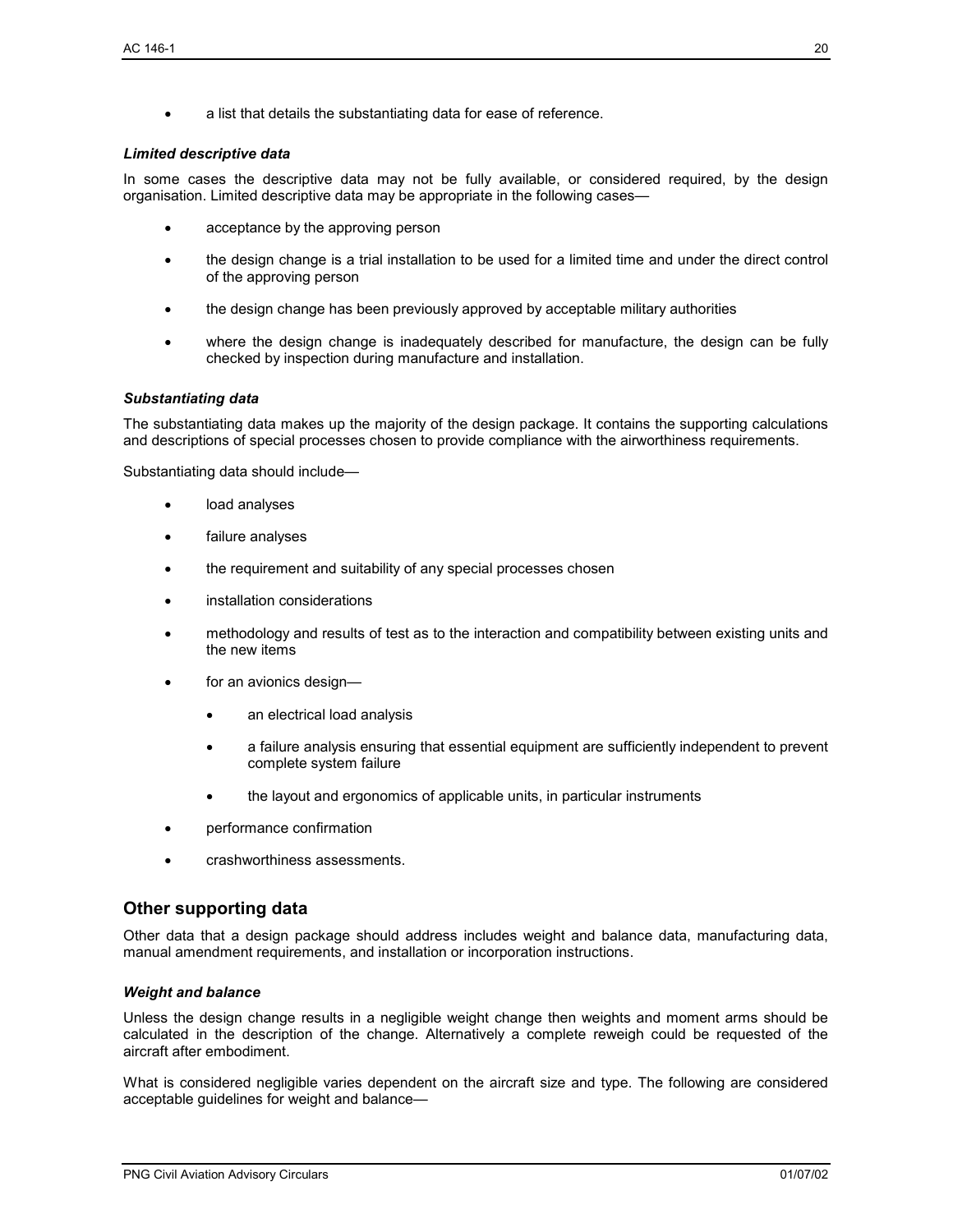- For aircraft less than or equal to 5700 kg MCTOW—
	- a cumulative weight change of up to 1% is considered negligible
	- a moment arm change of less than 1% is considered negligible
- For aircraft greater than 5700 kg MCTOW
	- a cumulative weight change of up to  $\frac{1}{2}\%$  is considered negligible
	- a moment arm change of less than  $1/2$ % is considered negligible

#### *Manufacturing data*

The manufacturing details should ensure that the equipment can be produced within the design limits. Considerations should include the application of special processes, particular pressures, temperatures, and environments, and the repeatability of production standards if appropriate.

Manufacturing data for designs that are subsequently sold for incorporation should consider the different environments that production may be conducted. In many cases the ideal production of a prototype will not be achievable subsequently, from either the airworthiness or economic standpoints.

#### *Amendments*

Amendments to manuals is an important aspect of a complete design package. Maintenance manuals, illustrated parts catalogues, and flight manuals are three documents that may require amendment when a design is incorporated.

In many cases the manuals will not be controlled by the design organisation and to amend the document would require approval of the issuing organisation. A design package may provide supplements to these types of manuals that would subsequently be provided to the purchaser of the design or equipment manufactured to that design. In many cases, if the design is significant enough to require substantial changes to manuals some liaison with the manual issuer would be expected.

Flight manual supplements may be approved when they form part of the design change. As guidance a flight manual supplement should include the following sections—

- **Cover Page**; including
	- the aircraft type / applicability
	- a contents table
	- a list of effective pages
	- the date and revision status
	- the identification of the design organisation developing the supplement
	- a signature, designation, and delegation reference of the approving person
- **General;** including a description of the application of the supplement, particular special considerations for installation or operation, and a drawing if necessary
- **Limitations**
- **Emergency Procedures**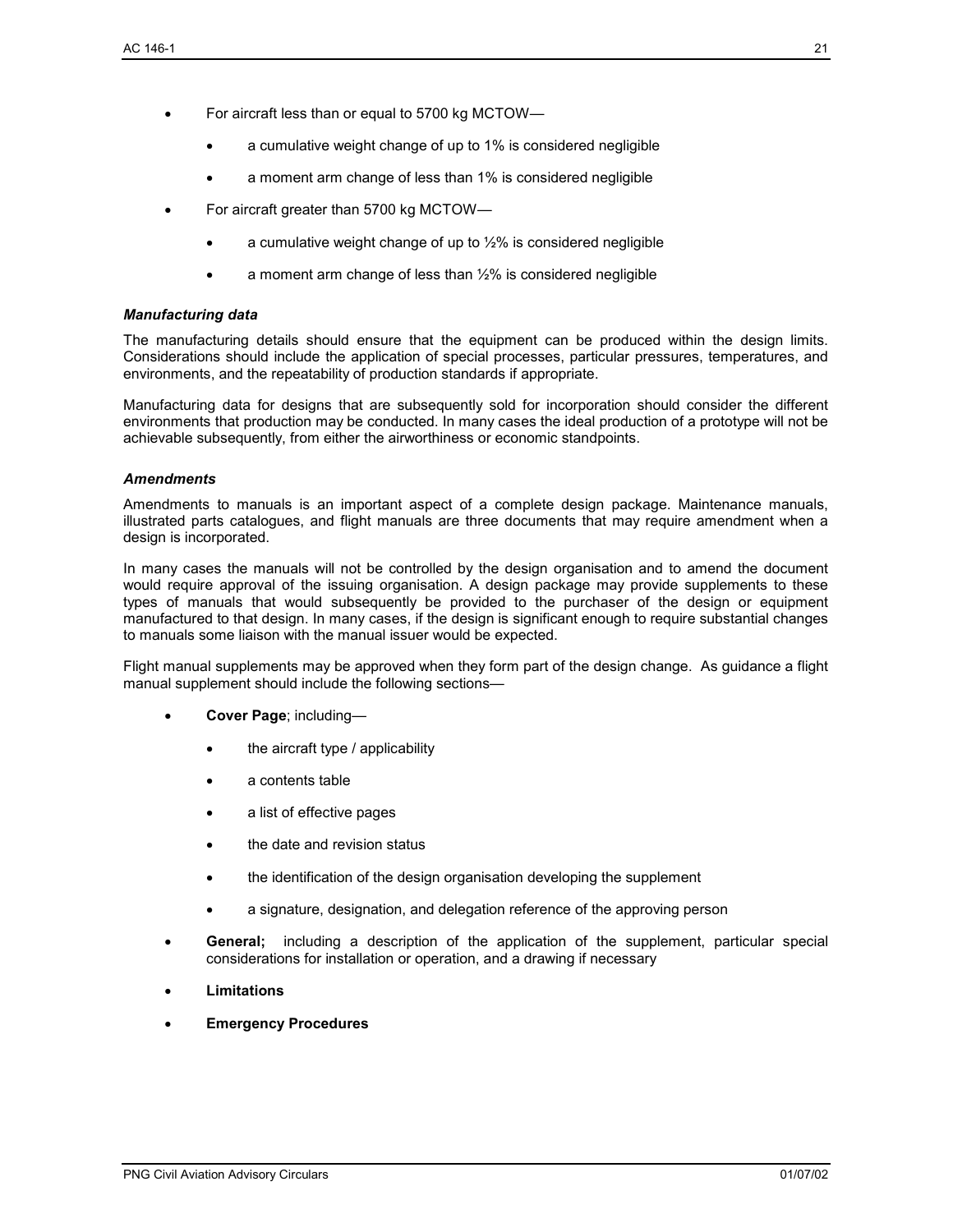• **Normal Procedures**; including the installation and performance of pilot maintenance as well as the normal operating procedures

#### • **Performance**

#### *Installation data*

For designs that progress to installation there should be some installation data provided. In many cases this is provided in an instruction booklet to assist the person carrying out the work. Although a booklet is not required in all cases, design packages should include considerations for maintenance actions pre and post installation, performance testing when installed, and subsequent operation instructions.

## **Design checking**

It is important that compliance with airworthiness requirements is adequately proven and checked. In some cases there is no need for the calculations to be checked by independent persons. For example, where structural testing confirms the results of structural calculations an independent calculation check would not normally be required.

Where the proof of compliance depends on calculations alone, and these calculations are extensive or are based on other than fundamental technical procedures, it is important that checking is done by suitably qualified persons other than those originally performing the work.

## **Design approval**

It is the responsibility of an approving person to ensure the complete design complies with the applicable airworthiness requirements. In approving a design a person should ensure the following—

- only designs in areas that the person is competent in should be approved
- the design changes approved should be those that the person has—
	- personally performed; or
	- supervised and checked to the extent necessary to ensure that it complies with the applicable airworthiness requirements
- the applicable descriptive data is included in the design documentation
- ready availability in person for consultation with those performing the design, testing, or prototyping when supervising the design work
- a qualification such as OK by inspection or OK by comparison is provided to indicate how
	- the final design has been assessed
	- the production units are to be assessed
- independent checking of calculations that may have a affect on structural airworthiness are carried out
- a determination is made that—
	- a product or appliance incorporating a design change, when operated in accordance with the flight manual or other prescribed operating limitations and conditions, amended as required by the design change—
		- meets the airworthiness design standards, or the provisions not complied with are provided for by equivalent levels of safety; and
		- has no unsafe feature or characteristic that makes it unsafe for its intended use;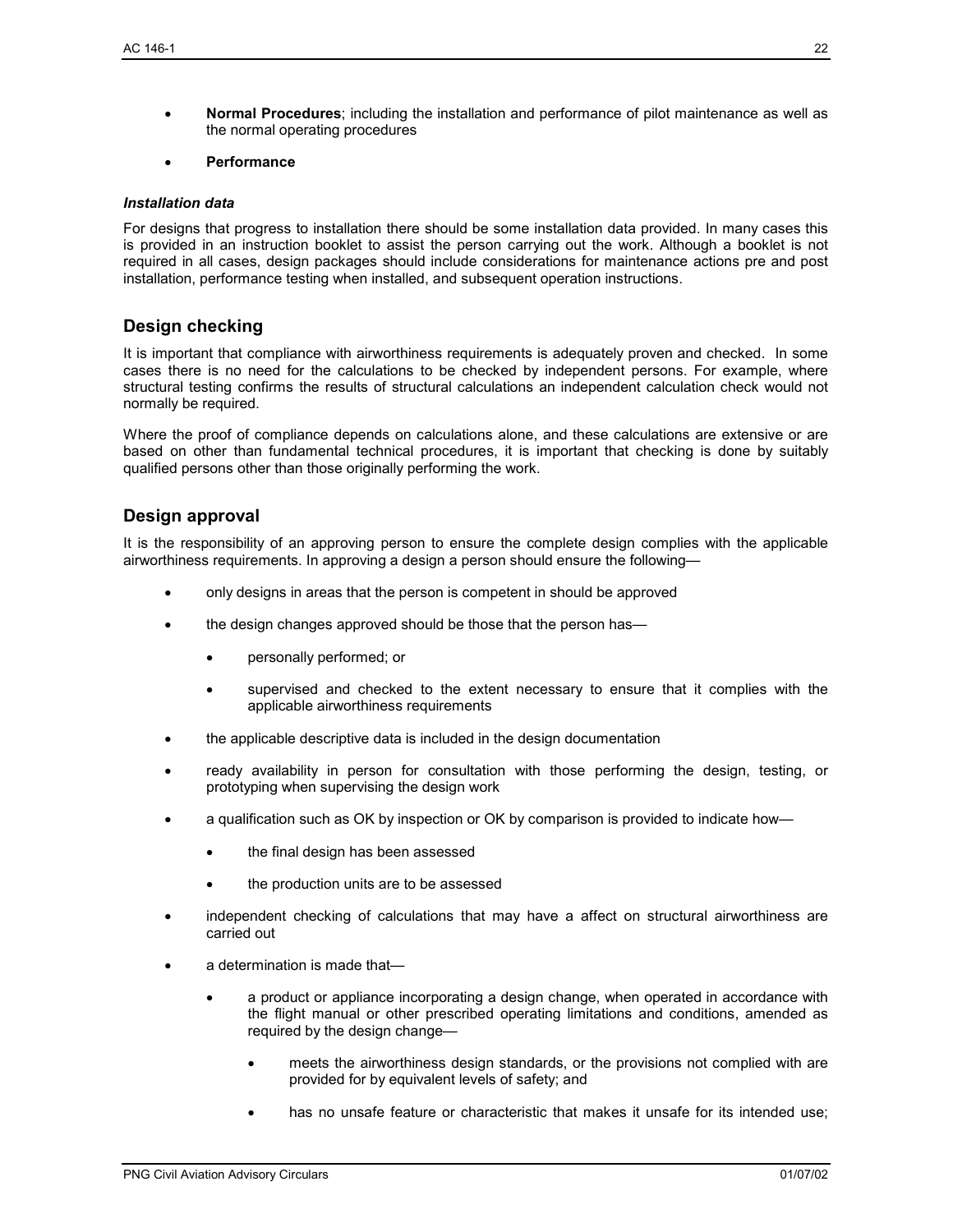and

• the maintenance data provided is adequate for the proper maintenance of the product, component, or appliance incorporating the change.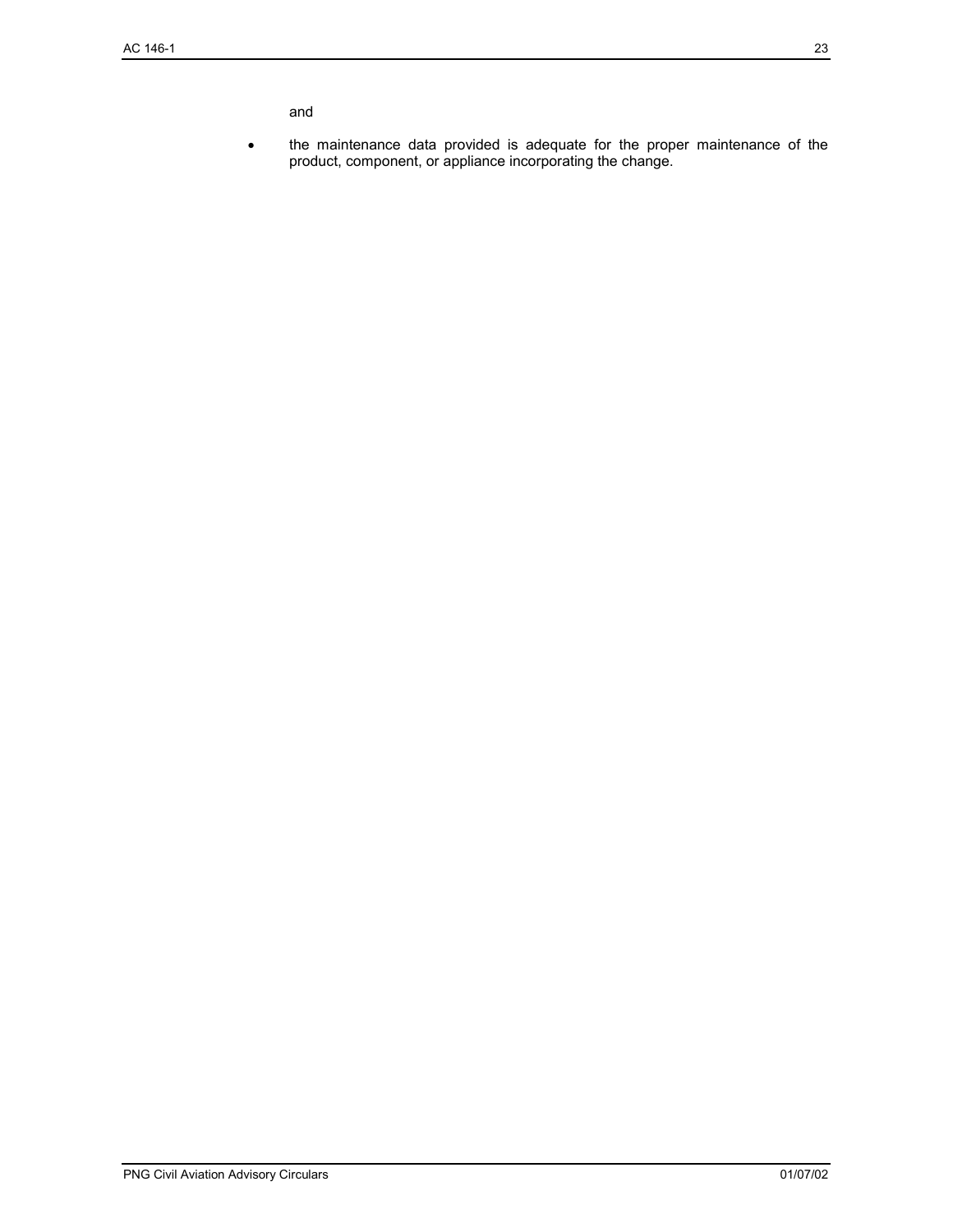# **Appendix B – Drawing system**

The drawing system of a design organisation is a key element in the design control system. Drawings may range from sketches to fully draughted drawings to computer produced drawings. The design organisation should ensure that the media it chooses to use is appropriate for the considerations of the drawing standards the organisation wishes to maintain. The drawing system may use one or more of the following media for drawing it produces—

- paper
- acetate
- microfiche
- computer

In all instances the design organisation should ensure that the system provides security, safety, integrity, and backup of the design data. Personnel should be fully trained on the system used. A blank or an example drawing would aid in any references to the drawing in an organisation's procedures.

The drawing system detailed in a design organisation's exposition should include the following features—

- a description of the drawing system and the standards the drawings are to, such as BS 5070, Mil-STD 100, or a suitable aviation specific drawing standard
- a method of identification of company drawing sheets
- a definition of the company drawing numbering system. The numbering system should be logical, provide a reference on each drawing to the modification package it is approved under, and utilise, as necessary, international recognised numbering standards such as ATA
- drawing certification procedures that include
	- drawing checks
	- stress checks and agreements
	- a list of persons authorised to certify company documents
- procedures for the approval of designs and design changes after a drawing amendment
- the distribution of new or amended drawings to all personnel or customers requiring the use of the information. This may be an update service that identifies those drawing that have changed but should provide sufficient information for the person using the drawing to determine the relevant changes and their consequences
- temporary drawings control
- amendment control
- a drawing list that
	- is adequately identified by the designation and by the issue number or date
	- lists all drawings or enables all drawings to be traced easily from the listed drawings
	- clearly identifies the designs covered
	- contains the approving persons signature